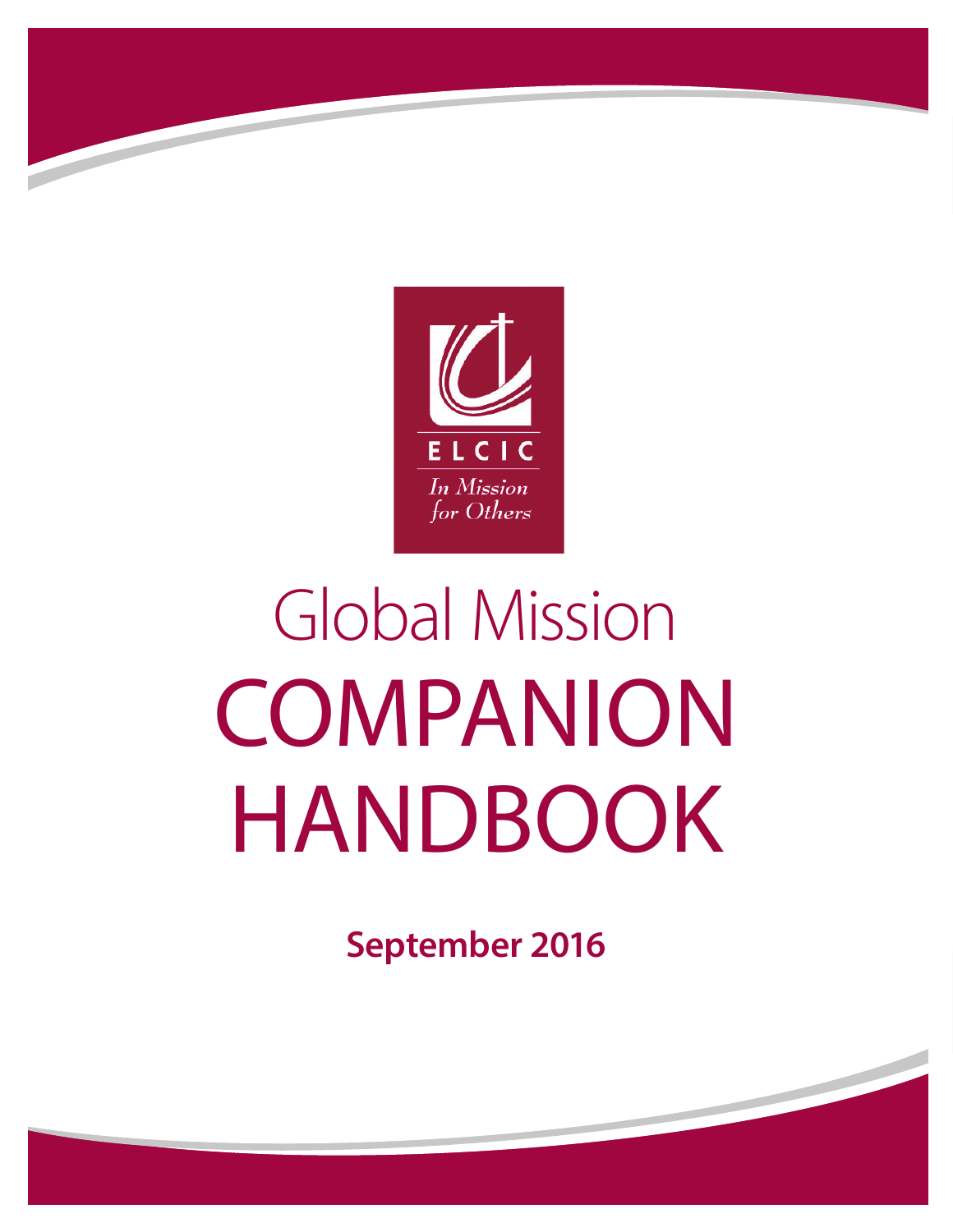

# Global Mission Companion Handbook

## **Table of Contents**

| Attachment C Global Mission Companion Program Evaluation Process 26              |
|----------------------------------------------------------------------------------|
| Attachment D ELCIC Global Mission Companion Program Assessment Tool28            |
| Attachment E CRA FOREIGN ACTIVITIES SUMMARY34                                    |
| Attachment F Guidelines for Official and Unofficial Delegations 37               |
| Attachment G Global Mission Companions Congregational Guide39                    |
| Attachment H Guidelines for Short Term Mission Placements 42                     |
| Attachment I Things to consider when planning - Mission Trips and Delegations 45 |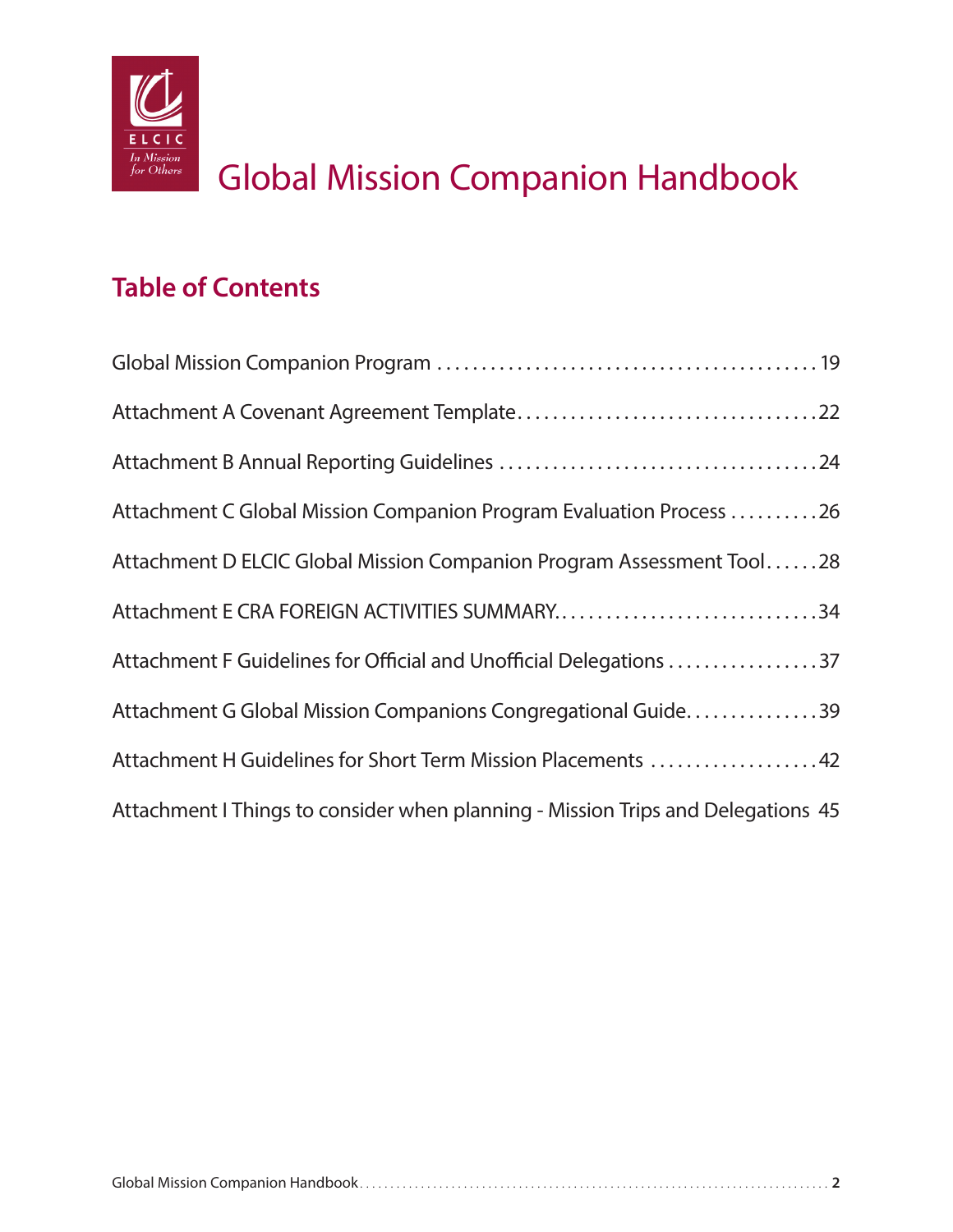

## **Evangelical Lutheran Church in Canada (ELCIC) Global Mission Companion Program**

#### **Purpose of a Global Mission Companion relationship**

The purpose of a companion relationship is to partner an ELCIC synod with a member church of the Lutheran World Federation so that, together, they can nurture and strengthen each other for life and mission together within the body of Christ based on a model of accompaniment. These relationships are intended to lie out the Principles for Global Mission in the ELCIC. The companion relationship is an avenue for sharing understandings, faith, worship, prayer, visits, people exchanges and other activities and resources. Global Mission Companion (GMC) relationships are a way for us to live out our relationship within the Lutheran World Federation by strengthening relationships with another member church. Global Mission Companions help to remind us that we are part of a Global Church.

#### **Establishing a Global Mission Companion relationship**

Global Mission Companion relationships are arranged through the National Church in consultation with ELCA Global Mission using the following process:

- 1. A synod begins the process by contacting the National Office. The designated staff person contacts ELCA Global Mission who will provide two or three options, ensuring that no one LWF member church is overloaded with companion relationships.
- 2. The companions offered for consideration will have already been consulted by the National Office and will have confirmed their interest in becoming a companion with an ELCIC synod.
- 3. The synod considers the possible companions, enters into dialogue and selects the partner church that it would like to be linked to in a companion relationship and informs the National Office of the selection. The synod shares the Global Mission Companion Handbook with the partner church.
- 4. The ELCIC synod and their companion work together to develop an understanding of the purpose, expectations and time frame of the companion relationship and to create a covenant agreement consistent with the Principles for Global Mission in the ELCIC. The covenant specifies the term of the agreement, the provision for a mid-term evaluation and the option for renewal by mutual agreement of the ELCIC synod and its companion. It also outlines the process for terminating the covenant agreement. (see sample Covenant Agreement in Attachment A).
- 5. When the covenant agreement is signed, a copy is provided to the National Office.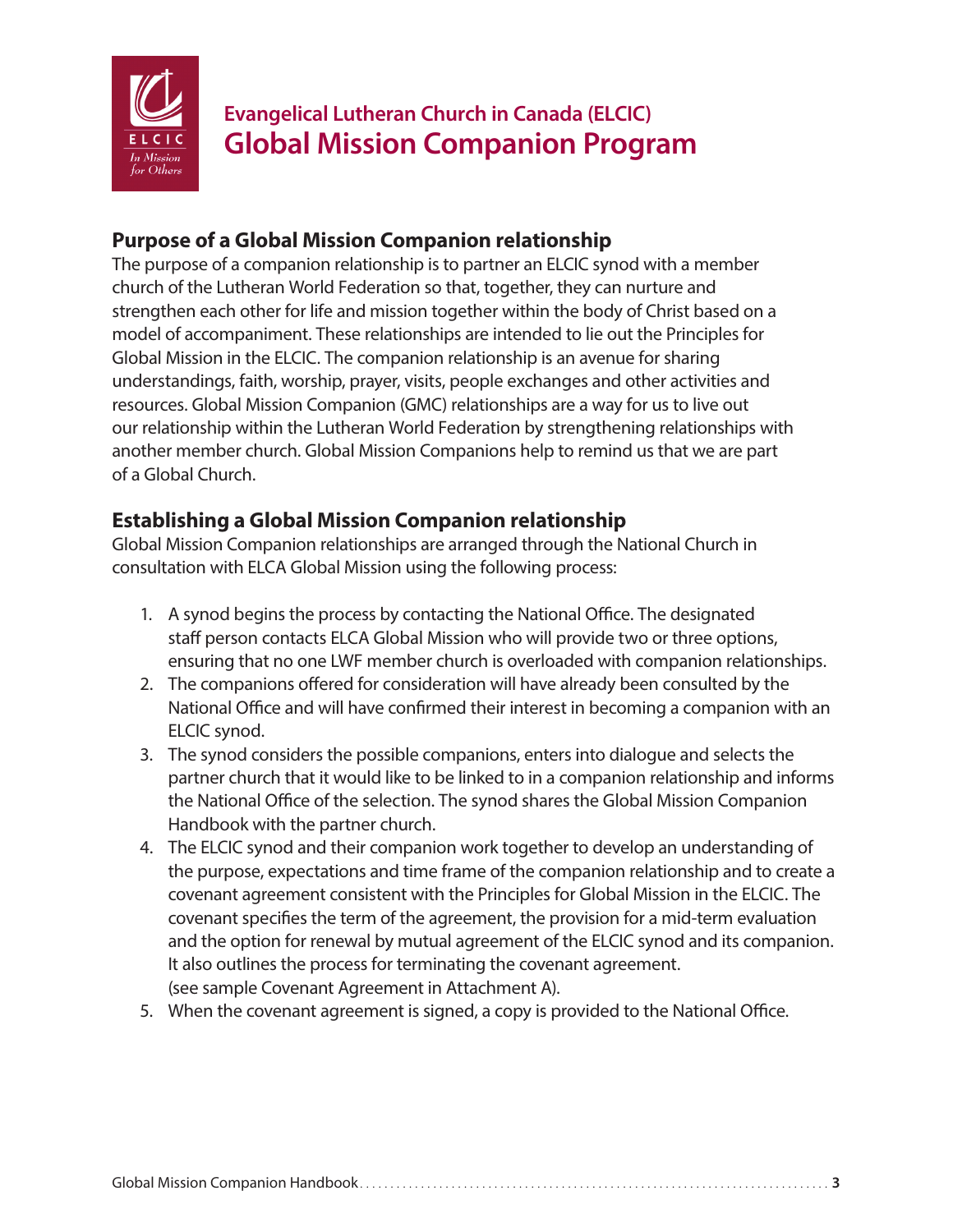#### **Mechanisms for On-going Global Mission Companion Programs**

#### **AGREEMENTS**

The ELCIC synod and their companion work together to develop an understanding of the purpose, expectations and time frame of the companion relationship and to create a covenant agreement consistent with the Principles for Global Mission in the ELCIC. The covenant specifies the term of the agreement, the process for a mid-term evaluation and the option for renewal by mutual agreement of the ELCIC synod and its companion. It also outlines the process for terminating the covenant agreement.

#### **MONITORING AND EVALUATION**

Each synod, in consultation with its Global Mission Companion, is responsible for carrying out ongoing monitoring of the GMC relationship. It is also responsible for conducting mid-term evaluation, and renewal or termination of the relationship based on the terms outlined in its covenant agreement. Annual Reporting Guidelines are attached as Attachment B. An evaluation process and tool for Global Mission Companion relationships is included as Attachments C and D to this handbook.

#### **FINANCES**

All funds generated in an ELCIC synod for its companion and its companion's ministries, programs and projects are sent directly to the partner by the synod. Each synod takes responsibility for developing agreements for the transfer of funds that are in compliance with CRA Regulation Compliance of Charitable Resources for Foreign Activities. A guideline for maintaining compliance is included as Attachment E to this handbook. If the ELCIC synod and its companion agree to work together on a project which requires financial support, the project must be approved by the ELCIC synod bishop and its companion's bishop or president. If the project relates to relief or development work, it is encouraged that the synod be in consultation with Canadian Lutheran World Relief.

#### **DELEGATIONS**

Within the context of the GMC Program, we recommend that synods determine and manage delegations in consultation with their Global Mission Companions. Delegations should be arranged in consultation with the National Church where the National Church has a partnership agreement. We encourage seminaries, schools of the church, and CLWR to consult with the appropriate s ynod when considering a delegation to an area where the synod has a GMC partnership agreement.

#### **COMPANION CONGREGATIONS**

The Synod, in consultation with its GMC partner, may establish companion congregation relationships with its companion. The ELCIC synod and its companion determine the policies and procedures that apply to these relationships.

#### **SHORT-TERM MISSION PLACEMENTS**

Synods, in consultation with their Global Mission Companion, are responsible for arranging any Short-term Mission Placements.

|--|--|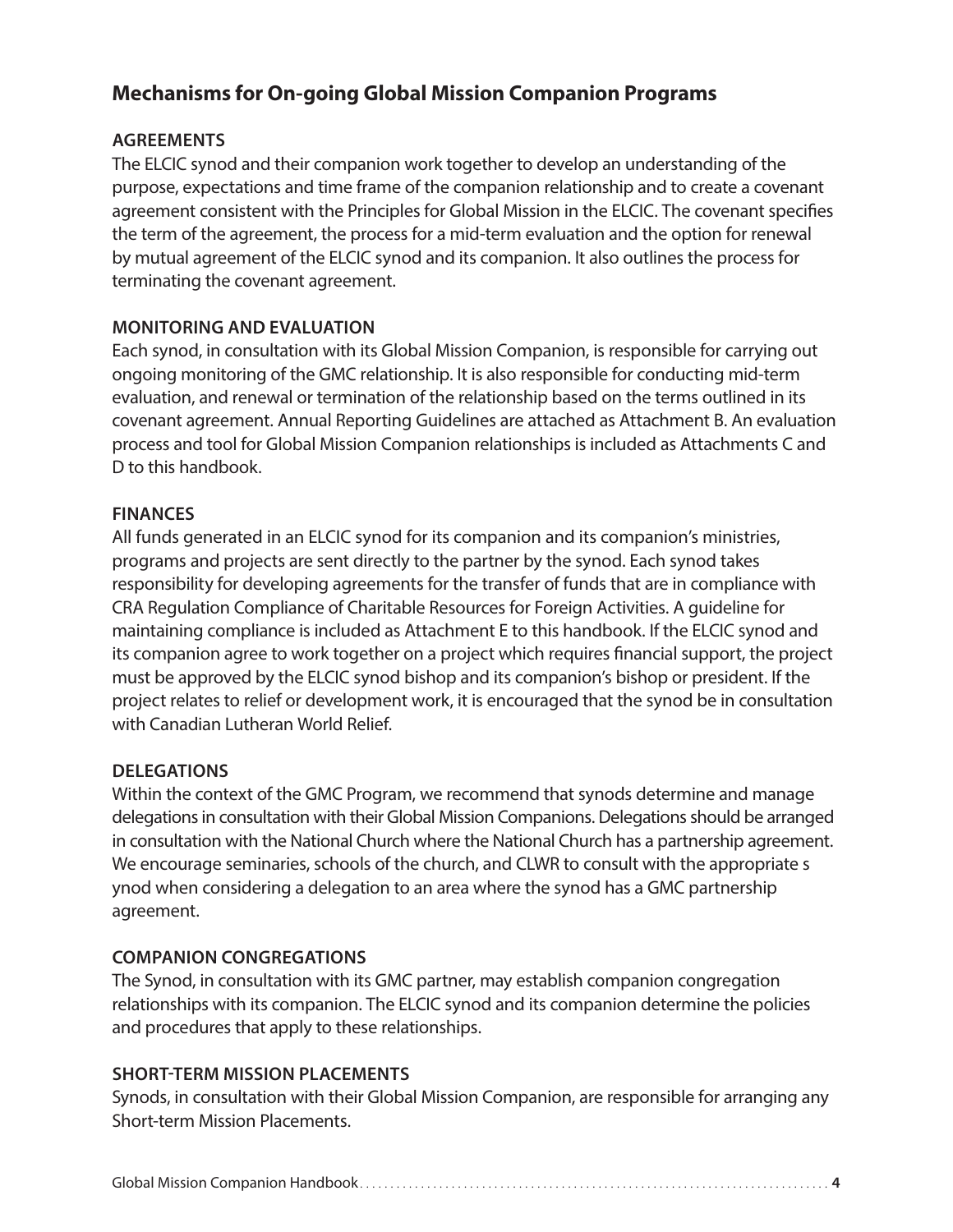#### **NATIONAL CHURCH AND SYNODICAL GLOBAL MISSION NETWORKING**

Synods are expected to participate in any GMC consultations at their own expense. Such consultations should be mutually negotiated between the synod and the national church.

Synods are encouraged to participate in regional consultations arranged through Evangelical Lutheran Church in America (ELCA) Global Mission where feasible.

Synods shall appoint a representative to consult with the GMC representatives of other synods and the National Office for maintaining annual contact to share stories, legislative changes (CRA, etc.), learnings, etc., amongst those involved in Global Mission across the country.

Each synod is requested to share an annual activity report with the other synods and with the National Office. Guidelines for annual activity reporting are attached as Attachment B to this handbook.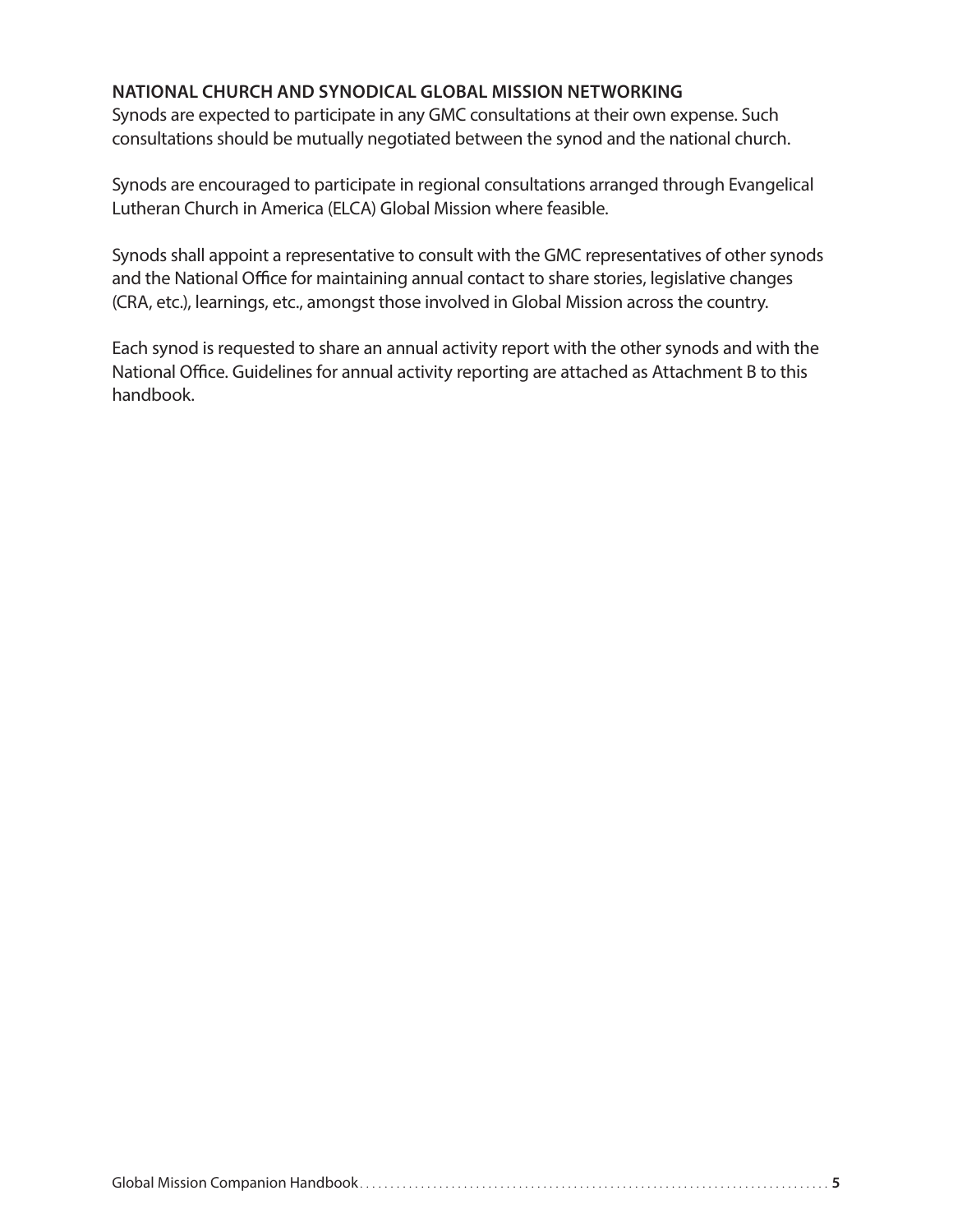## **Attachment A Covenant Agreement Template**

#### **Evangelical Lutheran Church in Canada (ELCIC)**

# **Statement of Covenant**

## between

## [*Companion Name]*

#### and

## [*synod name*] of the Evangelical Lutheran Church in Canada

| <b>INTRODUCTION</b> | With joy and thanksgiving to God, this covenant relationship was<br>established between [partner name] and [synod name] of the<br>Evangelical Lutheran Church in Canada on [date]. As companions<br>in Christ, we participate in each other's life and mission through<br>communication, learning and prayer. The relationship is an avenue<br>for sharing understandings, faith, worship, prayer, visits, people<br>exchanges and other activities and resources.                                                                               |
|---------------------|--------------------------------------------------------------------------------------------------------------------------------------------------------------------------------------------------------------------------------------------------------------------------------------------------------------------------------------------------------------------------------------------------------------------------------------------------------------------------------------------------------------------------------------------------|
|                     | [Companion Name] [history, size, other relevant information]                                                                                                                                                                                                                                                                                                                                                                                                                                                                                     |
| [Synod Name]        | [history, size, other relevant information]                                                                                                                                                                                                                                                                                                                                                                                                                                                                                                      |
| <b>PURPOSE</b>      | The [companion name] and the [synod name] of the Evangelical<br>Lutheran Church in Canada are both part of the universal church<br>of Jesus Christ, and share a common Evangelical-Lutheran<br>heritage as well as ecumenical vision. The purpose of our partnership is:<br>To strengthen Christian unity, and deepen the communion<br>between the two churches,<br>To strengthen the identity of the local church as part of the<br>$\bullet$<br>universal Church, and<br>To promote the mission of our churches in their respective societies. |

#### **EXPRESSION OF OUR COVENANT RELATIONSHIP**

As companions in Christ, we will do the following:

1. Pray at worship services for our companion and its mission and ministry, and encourage congregations and individuals to include such prayers in their worship life.

|--|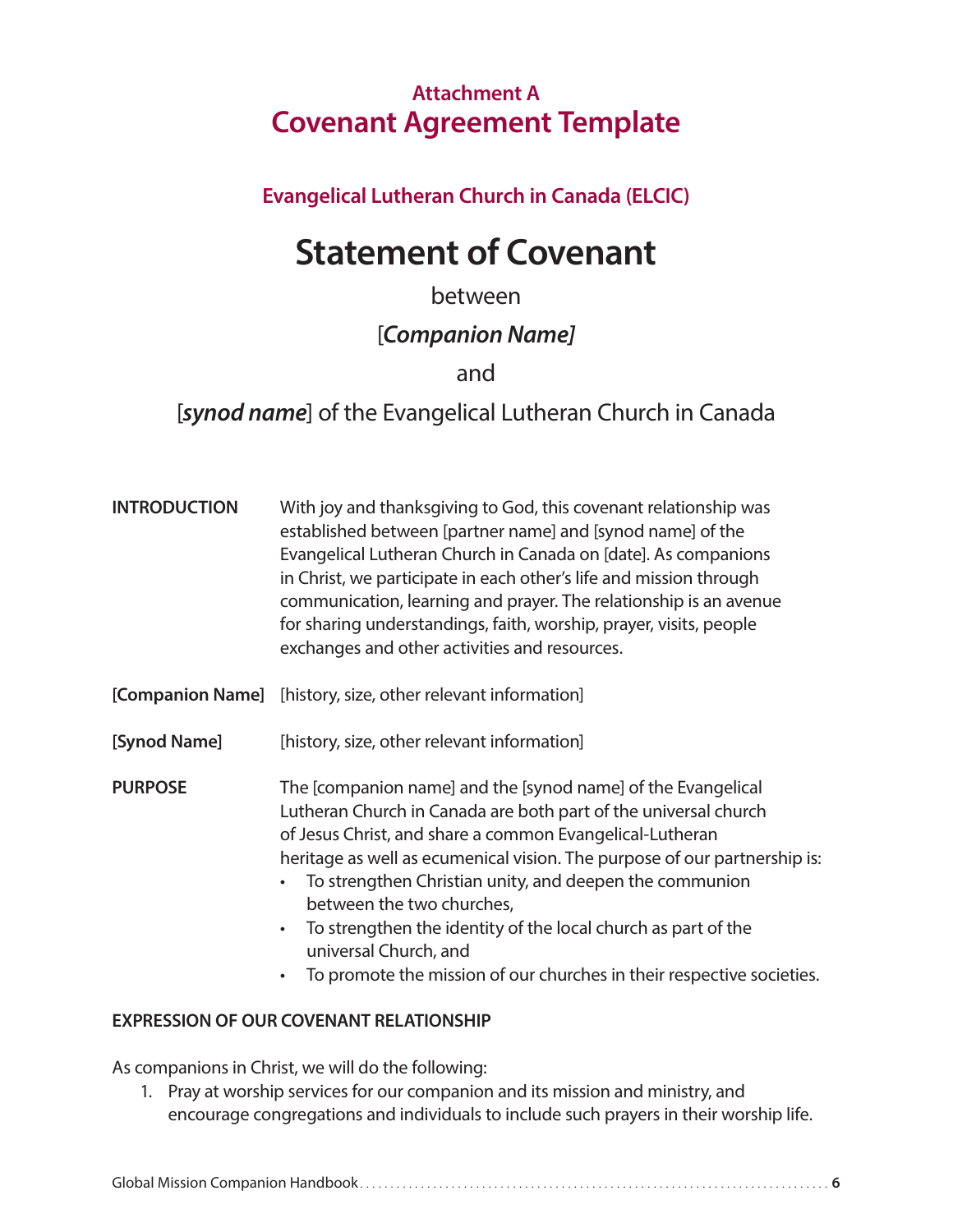- 2. Learn about the other's history, geography, culture and current affairs. Such information shall be shared widely throughout our respective churches through preaching, teaching, written materials, personal conversations, and other appropriate methods.
- 3. Encourage exchange visits, including both clergy and lay members of our churches. These visits may be brief or extended for training and/or service in mission, education, medical work, and other areas.
- 4. Support projects as mutually agreed upon by the [companion name] and the [synod name].
- 5. Be open to the call of the Spirit revealing creative ways to grow in our companionship.
- 6. Agree to evaluate this covenant every three years.

This covenant is signed in agreement by:

\_\_\_\_\_\_\_\_\_\_\_\_\_\_\_\_\_\_\_\_\_\_\_\_\_\_\_\_\_\_\_\_\_

\_\_\_\_\_\_\_\_\_\_\_\_\_\_\_\_\_\_\_\_\_\_\_\_\_\_\_\_\_\_\_\_

[Name] [Bishop Name]

Date \_\_\_\_\_\_\_\_\_\_\_\_\_\_\_\_\_\_\_\_\_\_\_\_\_\_\_\_\_ Date

[Title] Bishop, [synod name] [Companion Name] Evangelical Lutheran Church in Canada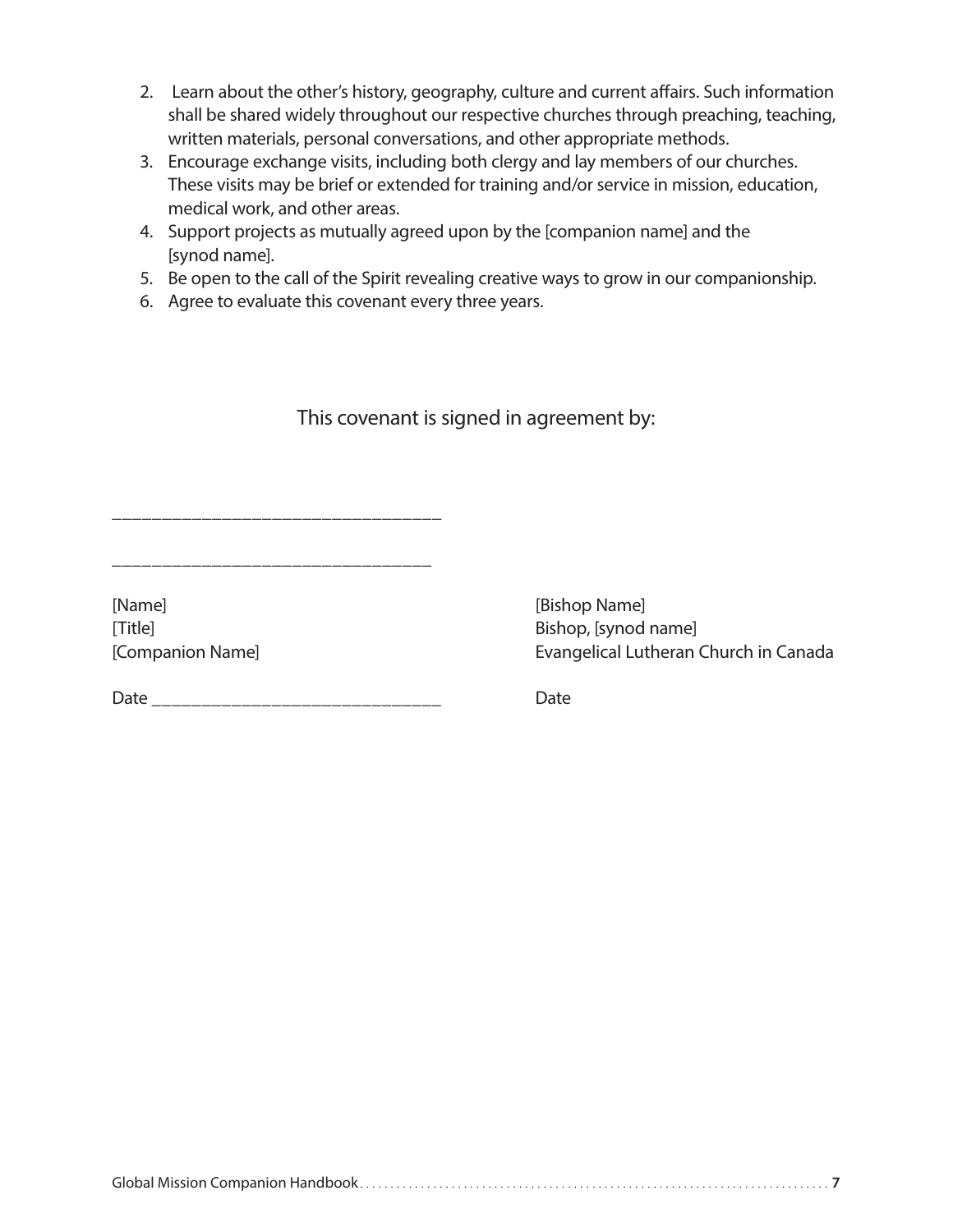## **Attachment B Annual Reporting Guidelines**

#### **Purpose**

The purpose of this reporting is to communicate global mission activities that are being undertaken across the ELCIC so that this information can be used:

- **1.** To share learnings that can be applied, as appropriate (e.g. what's working well, what's not working well)
- **2.** To provide a source of stories, etc. that can be communicated more broadly across the ELCIC (e.g. *Canada Lutheran*) or within synods, as appropriate
- **3.** To provide a source of ideas for agenda items for various networking events (e.g. ELCIC Celebration, annual Skype check-ins, ELCA regional gatherings, etc.)
- **4.** To help maintain a shared vision for global mission across the ELCIC, consistent with *Principles for Global Mission in the ELCIC*.

#### **Responsibility**

This report is to be prepared and submitted by each synodical Global Mission contact and the national church staff person responsible for Global Mission.

#### **Frequency and Timing**

This report is to be prepared annually and distributed no later than March 31st of the following year.

#### **Distribution**

Reports should be distributed to the following: ELCIC National Bishop, ELCIC Assistant to the Bishop for Communication and Resource Generation, Synod Bishops, Global Mission contact from each synod.

Each synod contact is encouraged to share reports from other synods within their synod as appropriate.

#### **Content** (to be completed as applicable)

- Identification information:
	- Name of Synod:
	- Name and email address of Synod Global Mission contact:
	- Name of Companion Church:
	- Year Companion Relationship was established:
	- Year Companion Relationship was most recently evaluated:
	- Year Companion Relationship will be evaluated in future (if determined):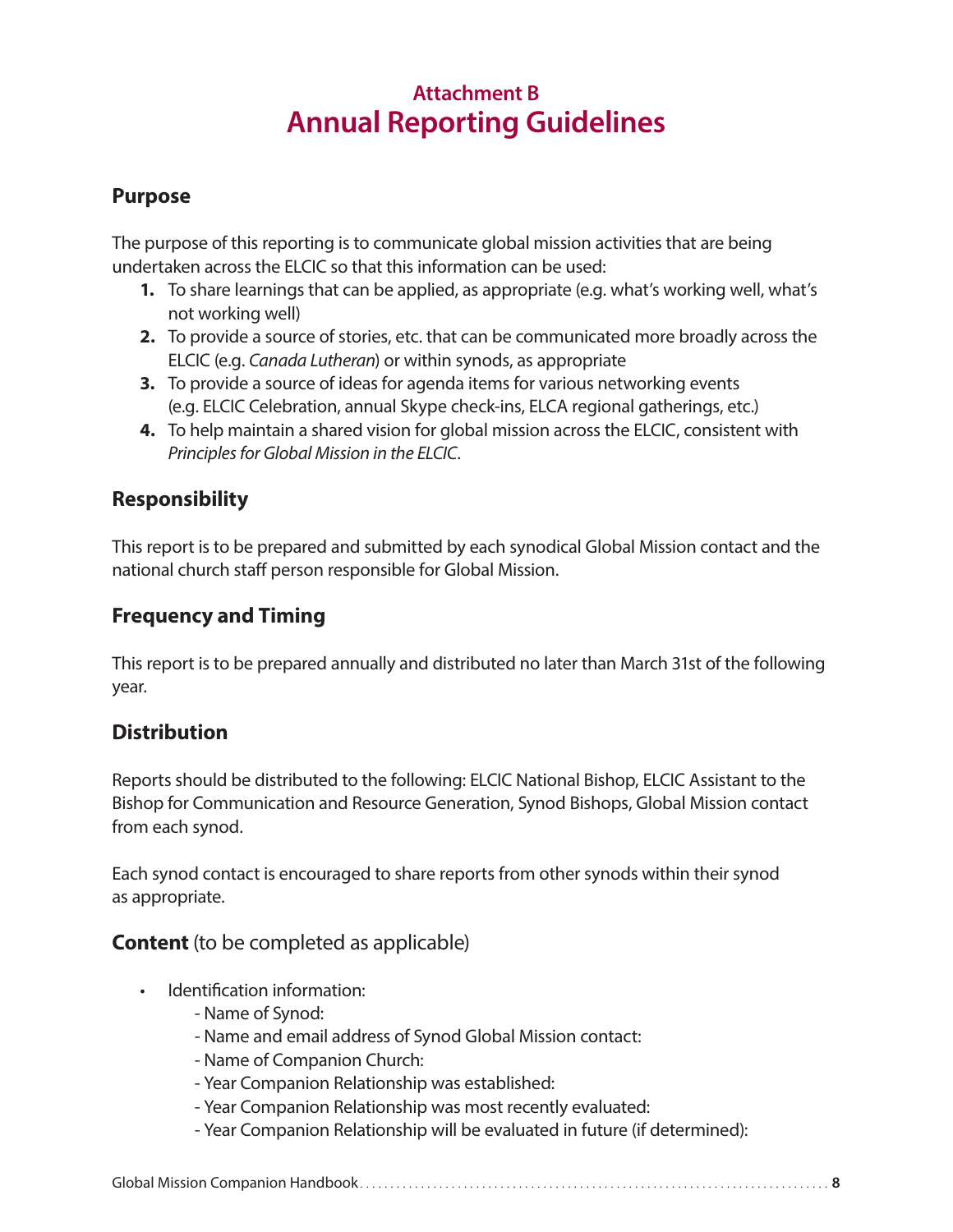- Summary of activities undertaken between the synod and its Global Mission Companion(s) in the previous year (listed in point form)
- Approximate estimates of resources involved in previous year (for both partners,if possible)
	- # people involved (staff and volunteer):
	- Number of days spent (staff and volunteer):
	- Number of dollars expended:
- Significant changes in direction and/or commitment of resources that is anticipated for the upcoming year (if any)
- Stories suitable for publication (e.g. in *Canada Lutheran,* etc.) that tell how the companion relationship is being lived out
- Pictures, links to video clips or links to global mission articles on synod web site
- Learnings (e.g. what's working well, what isn't working well, other comments from any evaluation carried out since the last report)
- Challenges currently being experienced where input from other synods would be appreciated
- Methods used to communicate global mission across the synod
- Description of involvement, if any, with partners (e.g. ELCA regional gatherings, ACC partnerships, etc.)
- Learnings from any interactions with CRA (e.g. re foreign activities)
- Feedback on ELCIC's *Global Mission Companion Handbook* and tools referenced in the handbook (e.g. *Best Practices for Official Delegations, Guidelines for Congregations Engaged in Global Mission, ELCIC Global Mission Companion Program Evaluation*)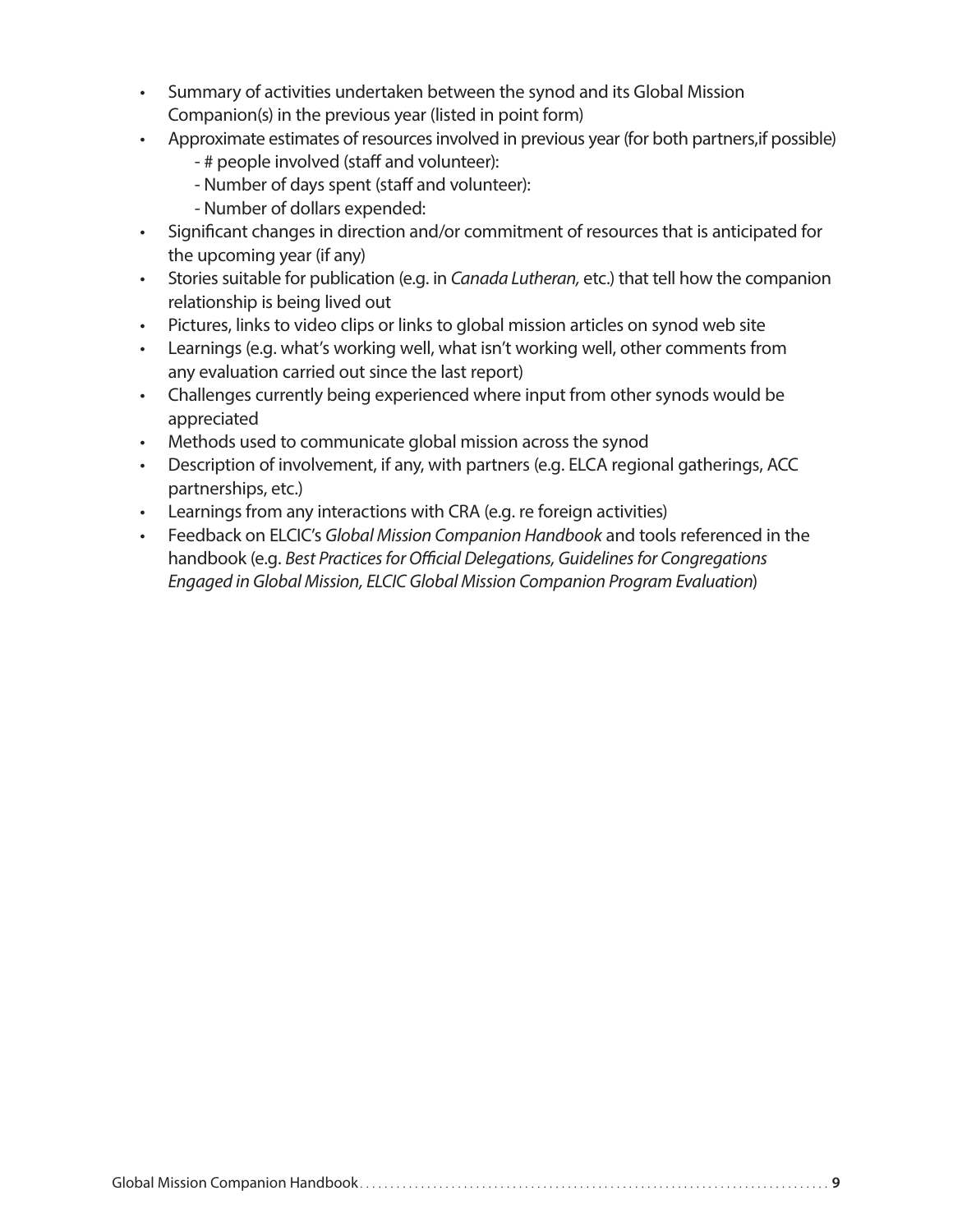## **Attachment C Global Mission Companion Program Evaluation Process**

#### **Notes:**

- **a)** This process should be conducted approximately one year prior to the review date specified in the Global Mission Companion Agreement.
- **b)** This assessment tool is to be completed by the ELCIC synod involved in the partnership. The global partner church, perhaps in consultation with the ELCIC partner synod, is responsible for determining how to conduct its own assessment.
- **1.** Identify the most appropriate individuals from the synod (ELCIC) to complete this assessment.
- **2.** Complete the questions in the Assessment Tool, referring to the document "Principles for Global Mission in the ELCIC" and discuss the results. Taking into account any cultural considerations, determine the best ways of engaging your partner in honest, open dialogue.
- **3.** Provide your partner church with time to reflect on the topics you have identified for discussion (refer to question #C2 in the Assessment Tool) and to identify other topics that they would like to include in the discussion.
- **4.** Jointly agree with your partner church on the participants and the best method for an initial discussion. Face to face discussion is ideal if circumstances permit; Skype or a telephone conference call are also viable options. This initial discussion with your partner should address those topics identified in #3 above and include planning for the next steps of the process (refer to #5 and #6 below).
- **5.** Taking into account the completed assessment and the outcome of the previous discussion (refer to #4 above), hold separate discussions (synod and partner church individually) to discuss whether the terms of this partnership agreement should be extended:
	- If so, for how long? Should any changes be made to the existing agreement?
	- If not, how will you convey this information to your partner honestly and compassionately?

Decisions resulting from this discussion, along with supporting rationale, should be documented and retained in a file at the synod office.

**6.** Schedule a follow-up discussion with your partner church to communicate results of the previous discussion (refer to #5 above), ensuring that the partner agrees with a decision to continue the partnership or understands the reasons why an existing partnership will not be continued. In cases where the Global Mission Companion relationship is extended, the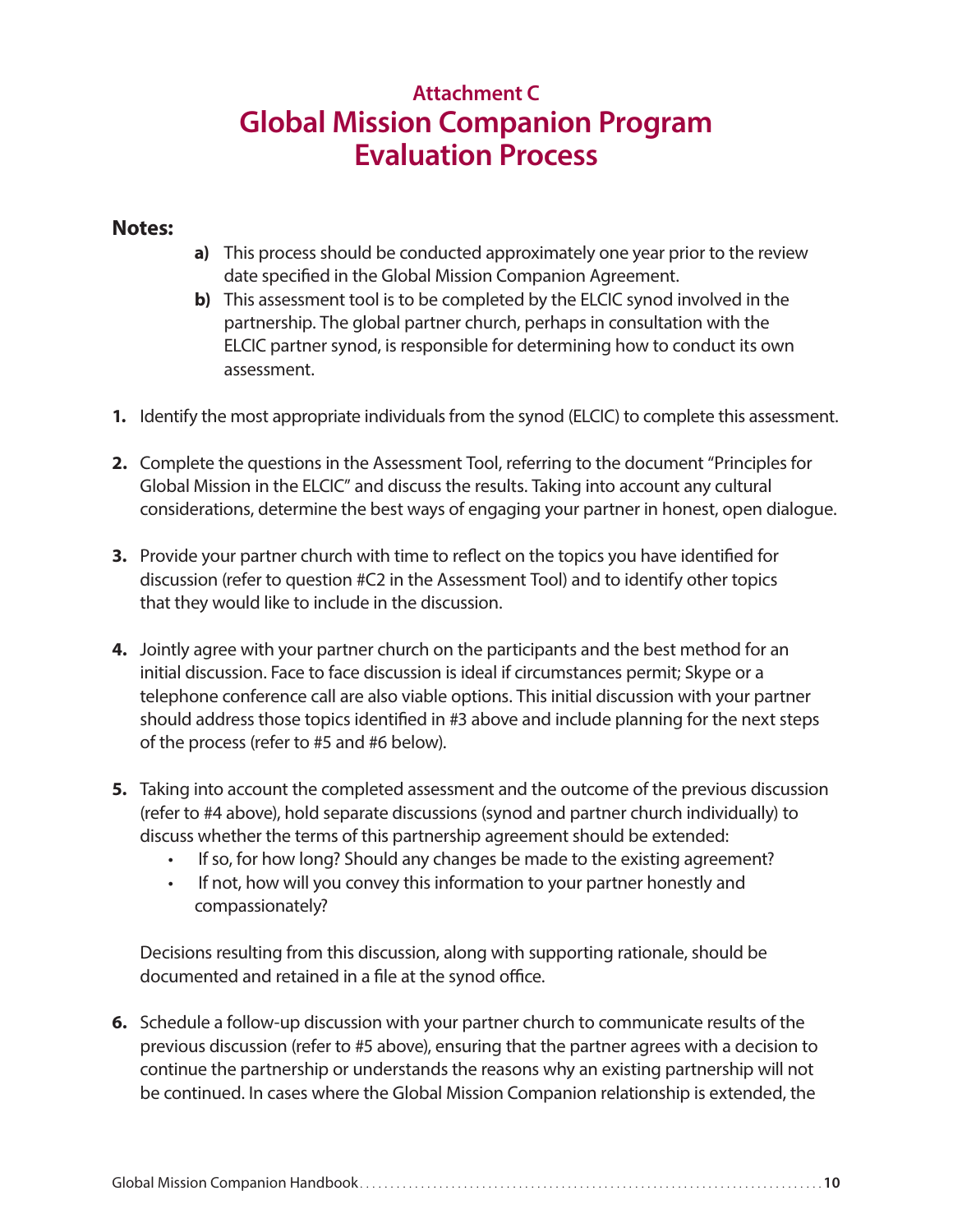covenant should be reviewed and may need to be revised based on the results of the discussion. Jointly agree on how the decision will be communicated and if it is appropriate to celebrate the extension or termination of the partnership in some way.

The results and key issues arising from this discussion should be documented and retained in a synod office file.

**7.** Identify information from the assessment that would be valuable to share with other synods through vehicles such as the annual "ELCIC Global Mission Activity Report", *Canada Lutheran*, National/Synodical Networking Forums, ELCA Regional Global gatherings and the ELCIC Celebration Event. Question B 13 (learnings) is especially important.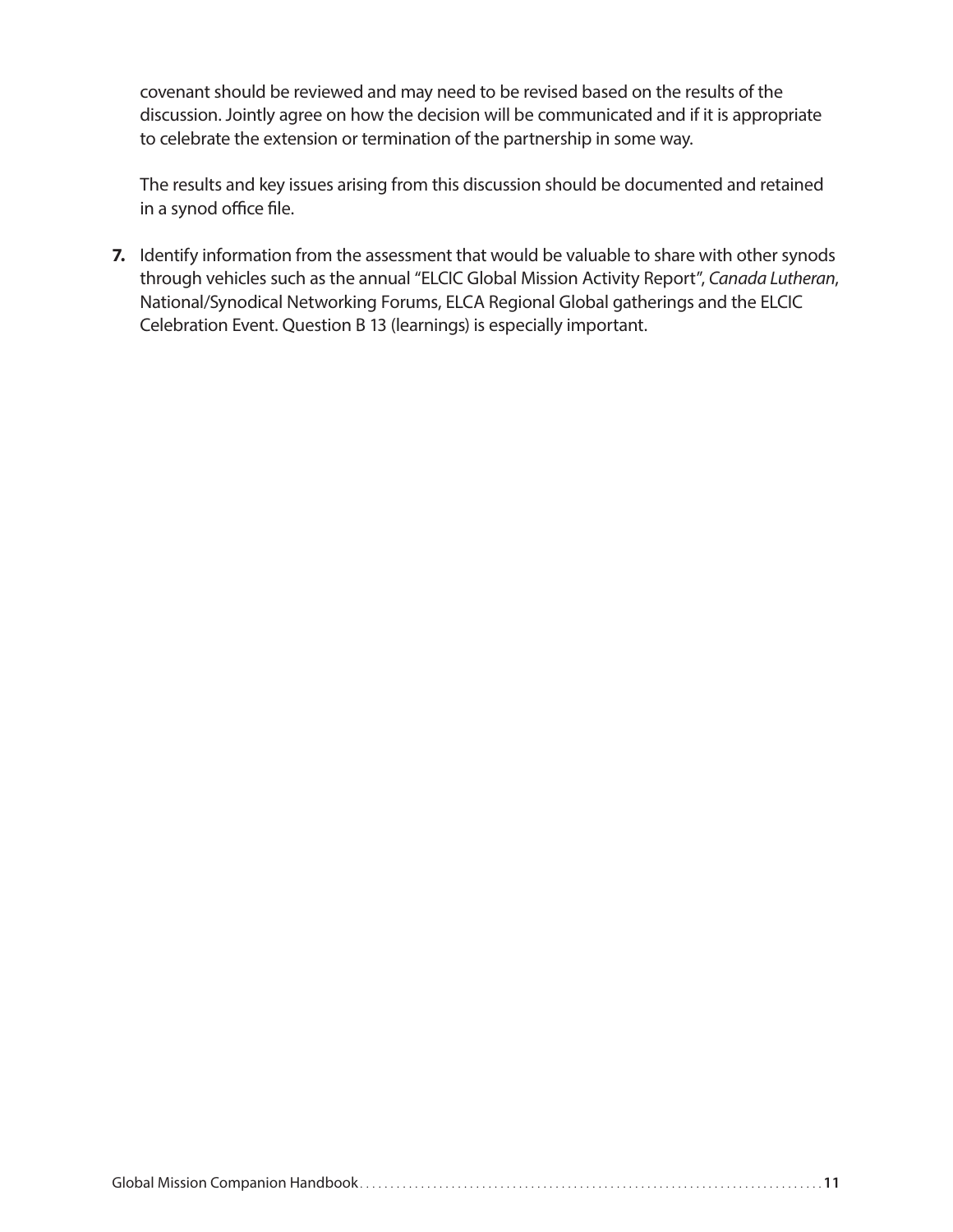## **Attachment D ELCIC Global Mission Companion Program Assessment Tool**

#### **Background Information**

1. This form was completed by:

2. Partners involved in the companion relationship:

\_\_\_\_\_\_\_\_\_\_\_\_\_\_\_\_\_\_\_\_\_\_\_\_\_\_\_\_\_

**3.** Partnership originally established in \_\_\_\_\_\_\_ (year)

- 4. Describe the goal(s) of this companion relationship, including how they have evolved:
- 
- 6. Describe visits and activities that have taken place recently, i.e. within the last two years, with the goal of strengthening this partnership:

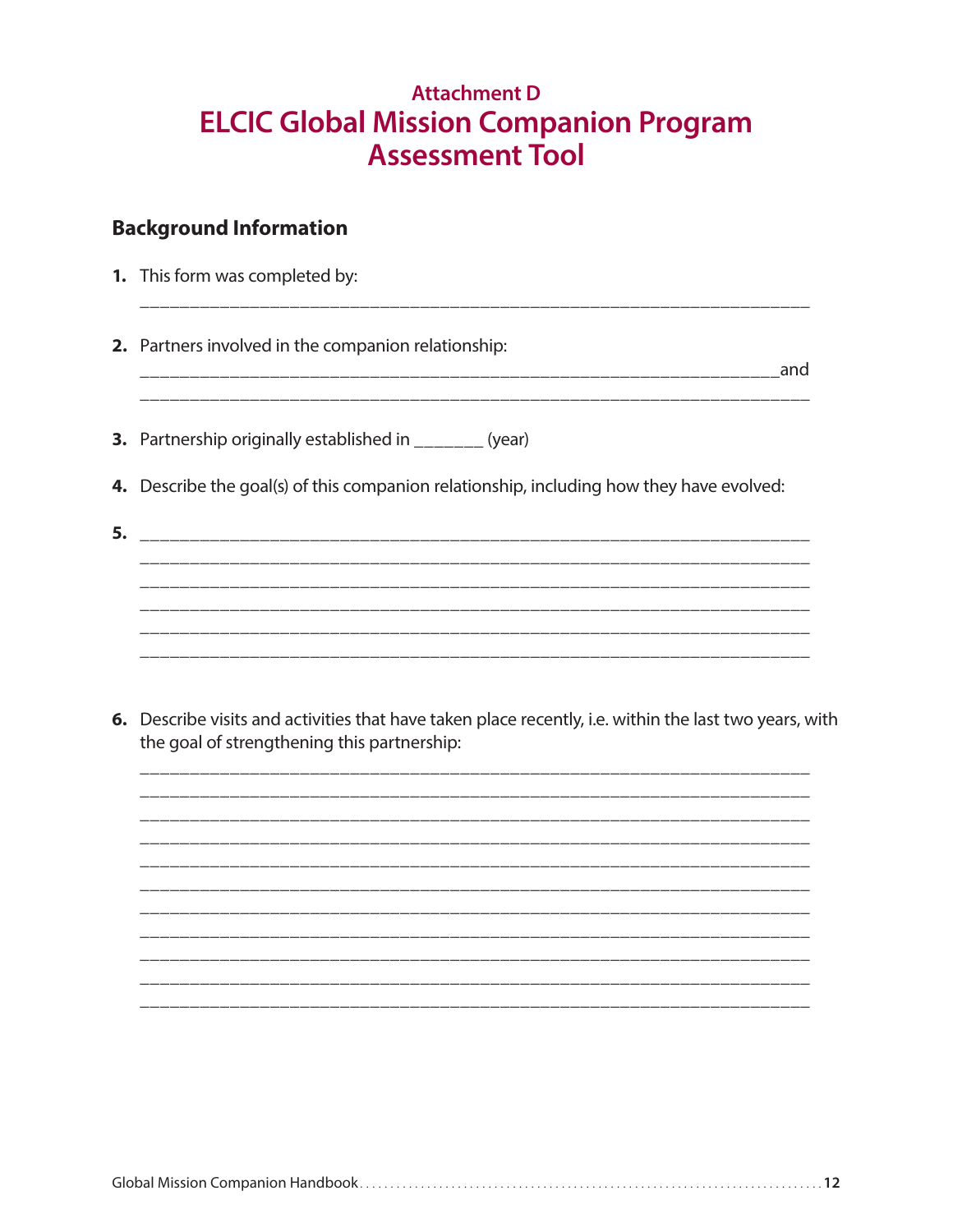7. Describe visits and activities that have taken place within the last five years with the goal of strengthening this partnership:



partnership:

| People:    |  |  |  |
|------------|--|--|--|
| Time:      |  |  |  |
| Financial: |  |  |  |
| Other:     |  |  |  |
|            |  |  |  |

#### **Companionship Assessment Questions**

Numerical ratings are defined as follows:

- 0 not applicable
- 1 Strongly Disagree
- 2 Disagree
- 3 Neutral
- $4 \text{Agree}$
- 5 Strongly Agree
- 1. The vision for this companion relationship is shared in common by the ELCIC, our synod and congregations in our synod.

Rating: 0 1 2 3 4 5

Comments: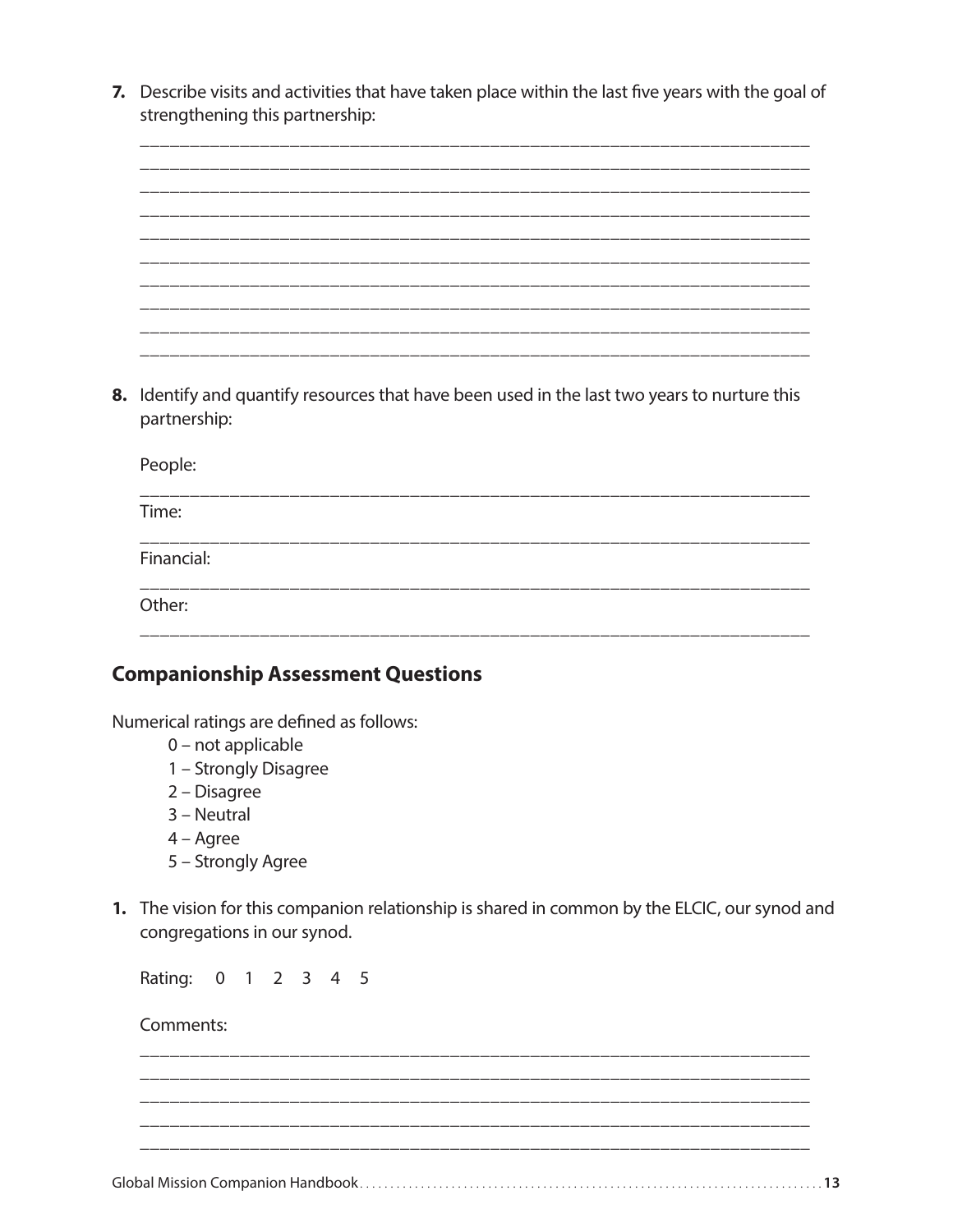2. This relationship embodies the concept of accompaniment, i.e. walking together in a solidarity that practices interdependence and mutuality.

| $1 2 3 4$<br>Rating:<br>$\overline{0}$<br>5                                                                                                             |
|---------------------------------------------------------------------------------------------------------------------------------------------------------|
| <b>Comments and Examples:</b>                                                                                                                           |
|                                                                                                                                                         |
| This partnership is enabling us to establish and nurture deep, meaningful relationships with<br>each other and increase our "intercultural competence". |
| Rating: 0 1 2 3 4 5                                                                                                                                     |
| <b>Comments and Examples:</b>                                                                                                                           |
|                                                                                                                                                         |
|                                                                                                                                                         |
|                                                                                                                                                         |
| 4. This partnership provides an equal voice to both partners in any decisions that are made<br>that affect our relationship.                            |
| Rating: 0 1 2 3 4 5                                                                                                                                     |
| Comments:                                                                                                                                               |
|                                                                                                                                                         |
|                                                                                                                                                         |
| We are able to identify varied gifts that both we and our partners bring to this relationship<br>and that we are able to share with the global church.  |
| Rating:<br>0 1 2 3 4 5                                                                                                                                  |
| <b>Comments and Examples:</b>                                                                                                                           |
|                                                                                                                                                         |
|                                                                                                                                                         |
|                                                                                                                                                         |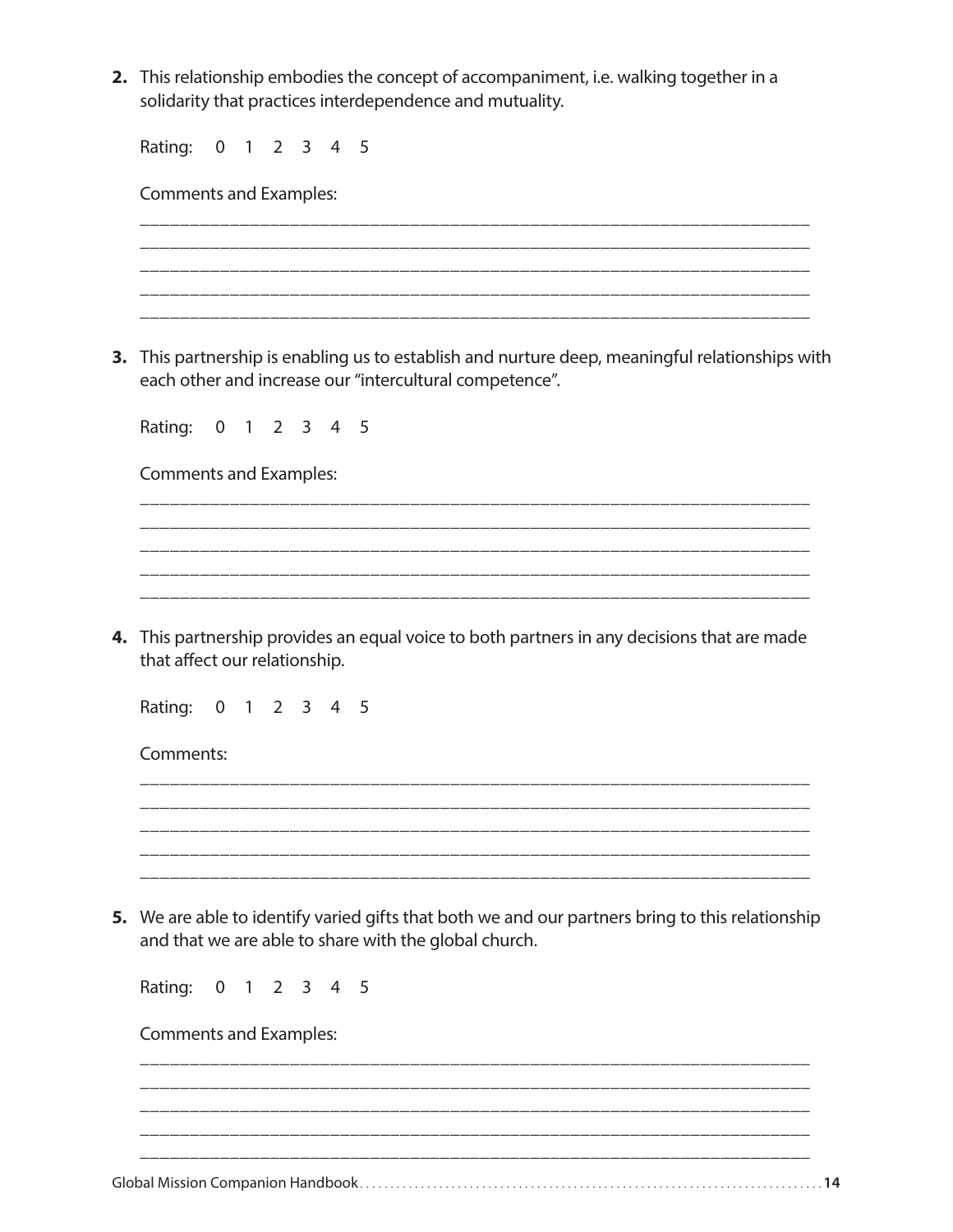**6.** We intend that this partnership represent a long term commitment and believe that we have the resources that will be required to sustain it.

Rating: 0 1 2 3 4 5

|    | Comments:                                                                                                                                                                                  |
|----|--------------------------------------------------------------------------------------------------------------------------------------------------------------------------------------------|
|    |                                                                                                                                                                                            |
|    |                                                                                                                                                                                            |
|    |                                                                                                                                                                                            |
| 7. | The level of resources (e.g. people, time, financial, etc.) that is required to develop and nurture<br>this relationship is appropriate given the mutual benefits that are being achieved. |
|    | Rating: 0<br>1 2 3 4 5                                                                                                                                                                     |
|    | Comments:                                                                                                                                                                                  |
|    |                                                                                                                                                                                            |
|    |                                                                                                                                                                                            |
|    |                                                                                                                                                                                            |
| 8. | The activities supporting the goals and expectations for this partnership are monitored and<br>assessed on an ongoing informal basis as well as periodically through more formal methods.  |
|    | Rating:<br>$\overline{0}$<br>1 2 3 4 5                                                                                                                                                     |
|    | Comments:                                                                                                                                                                                  |
|    |                                                                                                                                                                                            |
|    |                                                                                                                                                                                            |
|    |                                                                                                                                                                                            |
| 9. | To the extent that "northern privilege" is exercised, it is used appropriately to promote<br>fairness and justice in an appropriate context.                                               |
|    | Rating: 0 1 2 3 4 5                                                                                                                                                                        |
|    | Comments:                                                                                                                                                                                  |
|    |                                                                                                                                                                                            |
|    |                                                                                                                                                                                            |
|    |                                                                                                                                                                                            |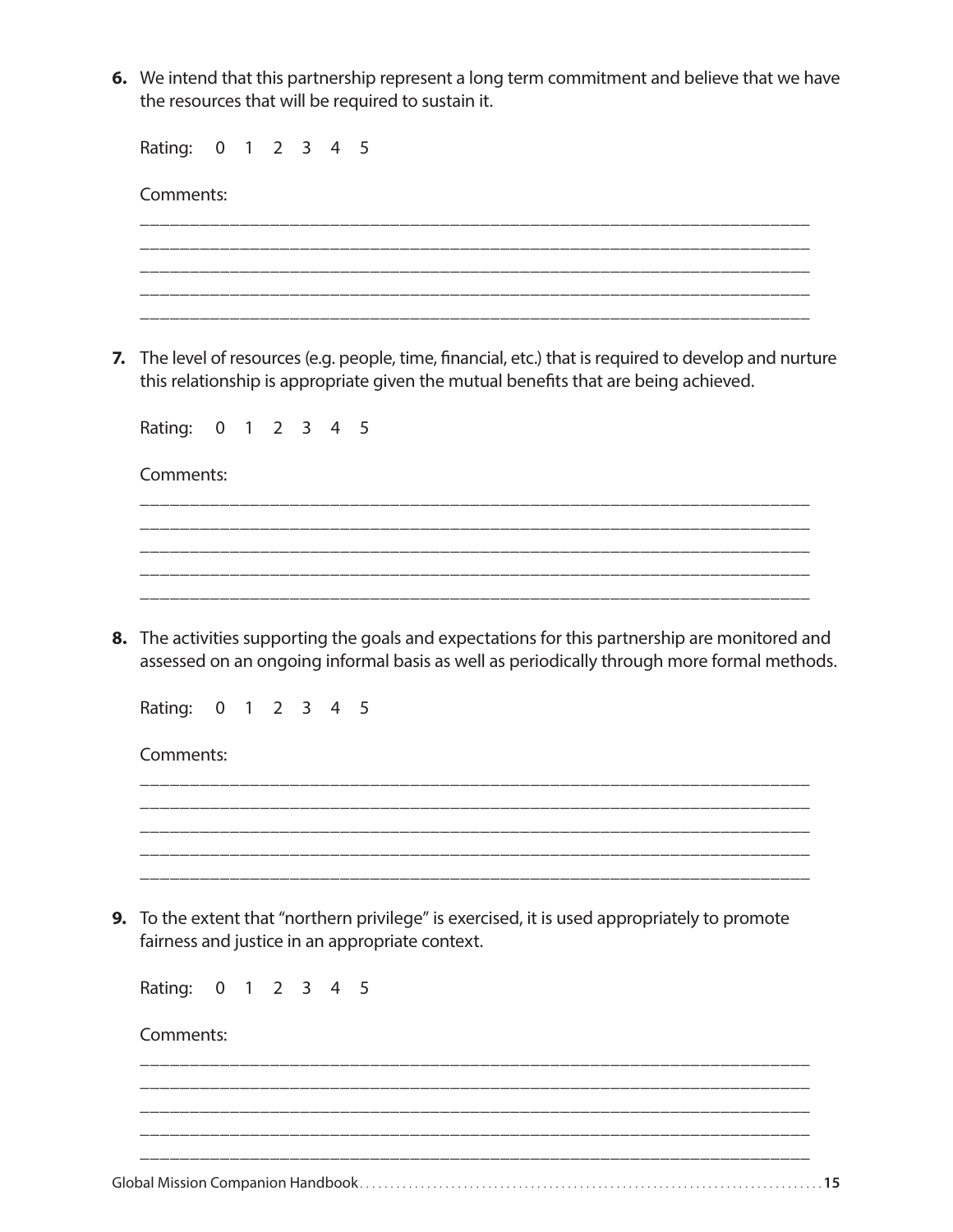10. We use and share resources developed by others wherever possible, rather than inventing our own.

| Rating:<br>$\mathbf 0$<br>2 3 4 5<br>$\overline{1}$                                  |
|--------------------------------------------------------------------------------------|
| <b>Comments and Examples:</b>                                                        |
|                                                                                      |
|                                                                                      |
|                                                                                      |
| 11. Identify other aspects of the partnership that are going well:                   |
|                                                                                      |
|                                                                                      |
|                                                                                      |
| 12. Identify other challenges or aspects of this partnership that could be improved: |
|                                                                                      |
|                                                                                      |
|                                                                                      |
| 13. Learnings or words of advice that should be shared with others:                  |
|                                                                                      |
|                                                                                      |
|                                                                                      |

#### **Overall Assessment**

- 1. Considering responses to the previous questions and any other considerations, we rate the current effectiveness of this partnership as:
	- **a.** Outstanding \_\_\_
	- **b.** Strong  $\frac{1}{2}$
	- c. Good  $\frac{1}{1}$
	- d. Fair  $\frac{1}{2}$
	- e. Poor  $\frac{1}{1}$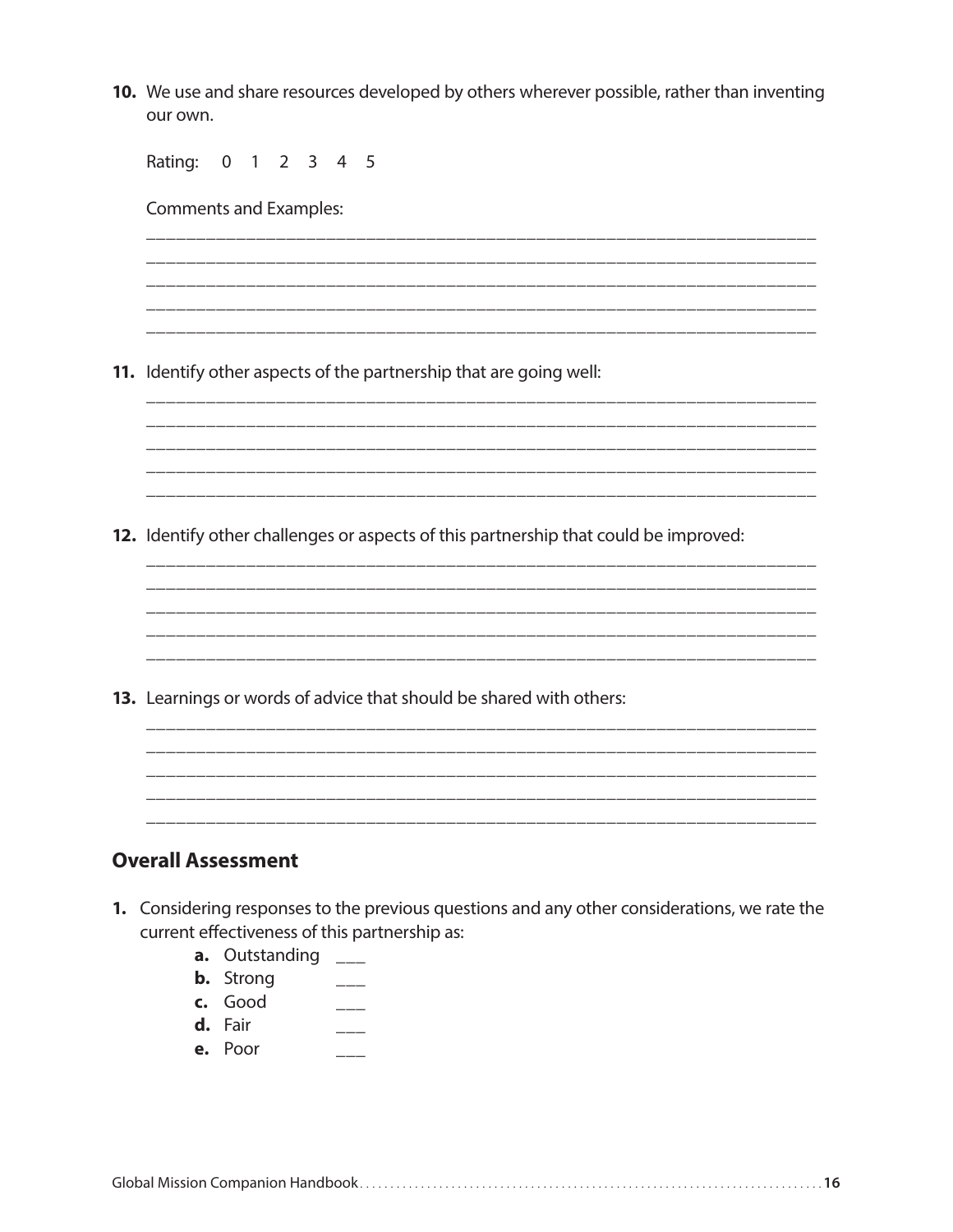2. Based on responses to the previous questions and any other considerations, list the points of dialogue that need to be included in a discussion with your partner.

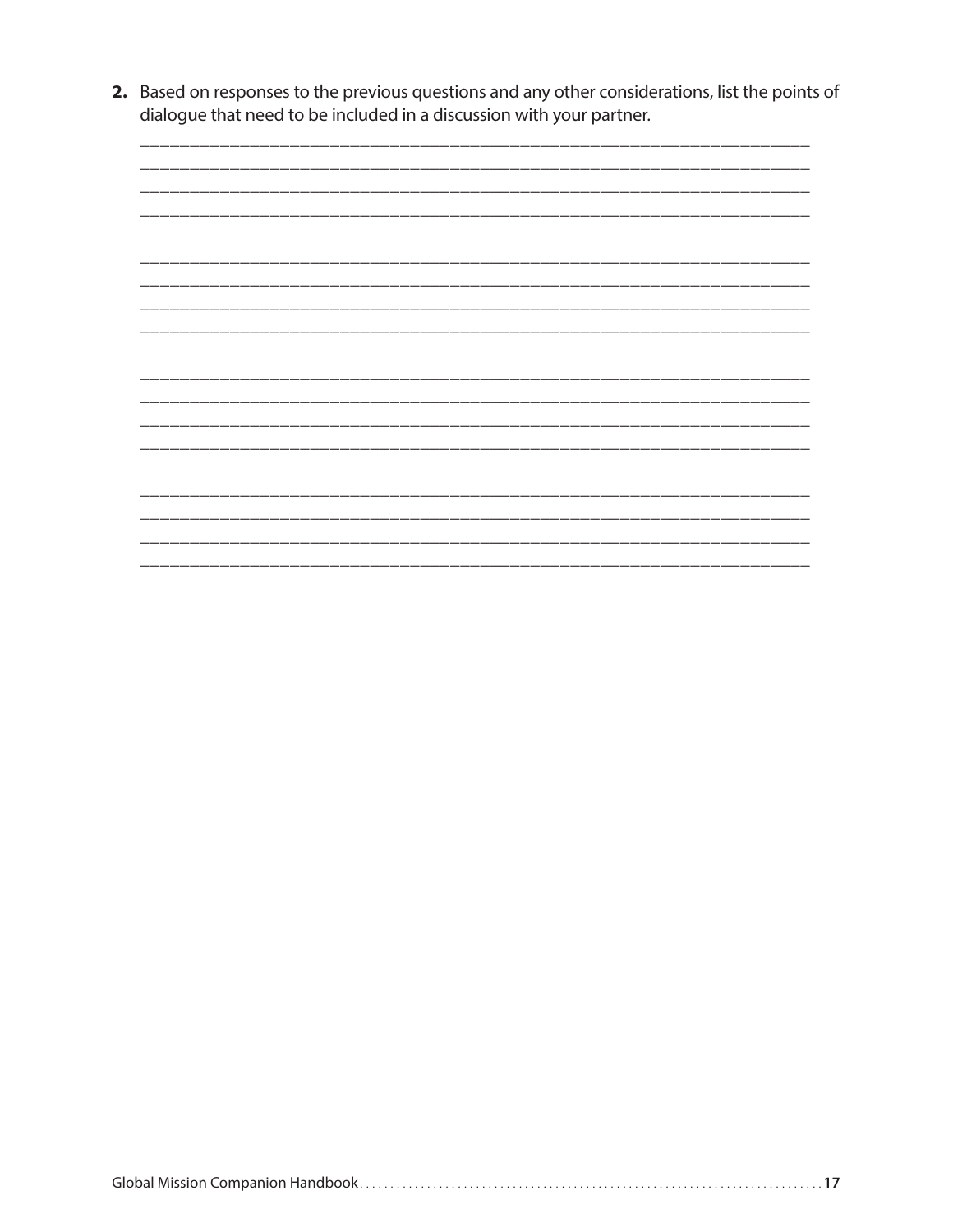## **Attachment E CRA FOREIGN ACTIVITIES SUMMARY**

This document provides an overview and selected extracts from CRA's Guidance document CG-002 - Canadian Registered Charities Carrying Out Activities Outside Canada.

Because each situation can be unique, it is strongly recommended that congregations supporting foreign mission projects directly through their personnel and/or financial resources review relevant sections of the CRA document identified above after reviewing this summary.

CRA sanctions for non-compliance could include fines, suspension of receipting privileges and/or revocation of registered charity status.

Following is a summary of CRA's document:

#### **Use of Charitable Resources**

The Income Tax Act restricts a registered charity to use its resources (for example, funds, personnel, and property) in one of two ways, whether inside or outside Canada:

- **A.** on its own activities (those which are directly under the charity's control and supervision, and for which it can account for any funds expended); and
- **B.** on gifts to qualified donees.

In both cases, these activities must be reported on the appropriate areas of the annual Registered Charity Information Return (form T3010).

Following is further detail concerning each of these two approaches:

#### **A. Own Activities**

A charity usually carries on its activities using its own staff (including volunteers, directors, or employees) or through an intermediary. However, it is not always practical for a charity to send its employees abroad to complete certain activities on their own. As such, a charity may engage an intermediary to help with the activity. Intermediaries are individuals or organizations that are separate from the charity itself, capable of carrying out the charity's activities successfully. The most common examples of intermediaries include:

• *Agents* - an individual or organization that agrees to carry out specific activities on a charity's behalf. A charity often uses an agent when the charity is unable to send its staff to a region.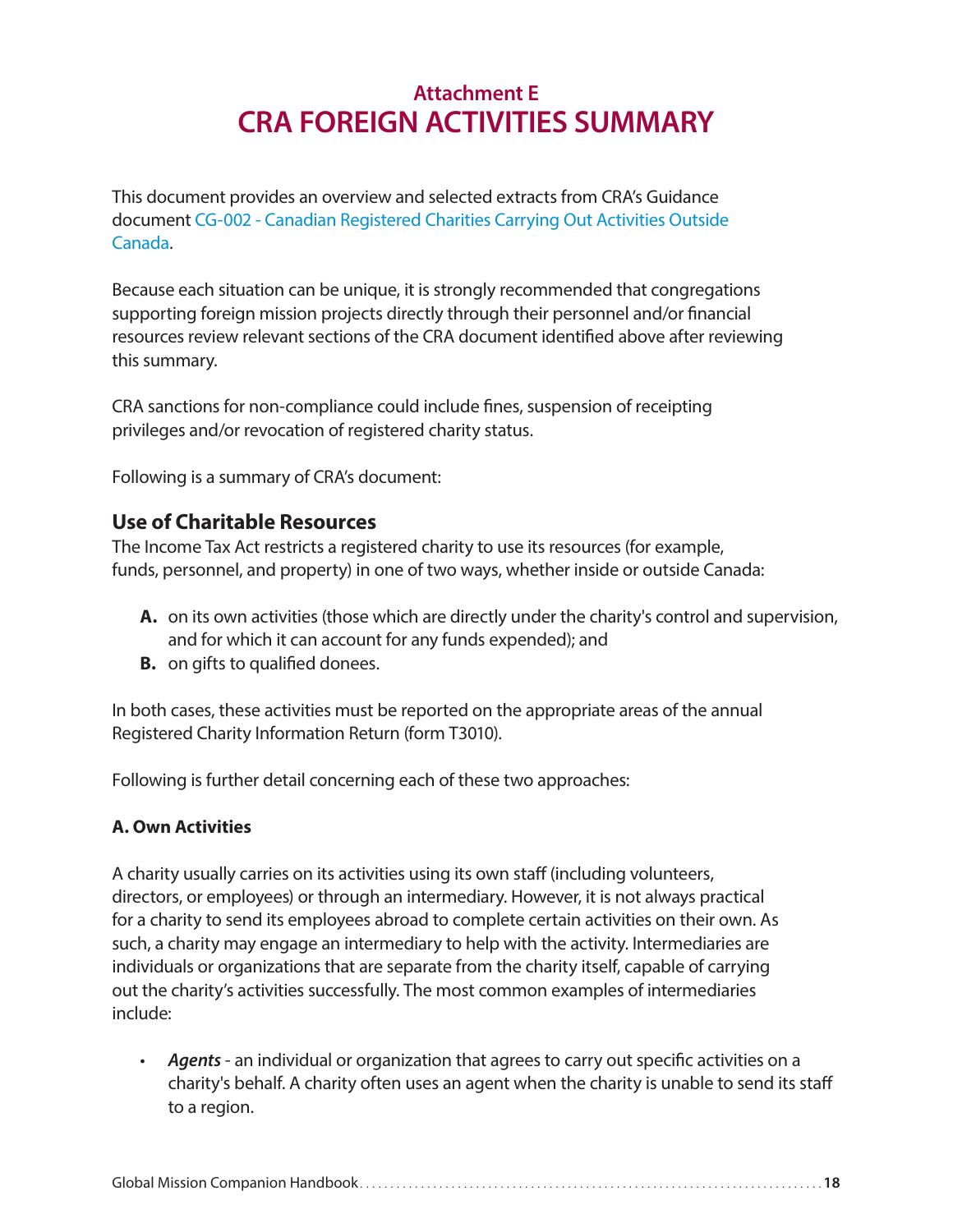- *Joint Venture Participants* one or more organizations that a charity works with to carry out a charitable activity. The charity and joint venture participants pool their resources in order to accomplish a commonly-agreed upon goal under the terms of a joint venture agreement.
- *Co-operative Participants* one or more organizations that work side-by-side with a registered charity to complete a charitable activity. Rather than pooling their resources and sharing responsibility for the project as a whole, as in a joint venture, instead the charity and other organization(s) each take on responsibility for parts of the project.
- *Contractors* individuals or organizations that a charity hires to provide goods and/or services. For example, a charity might hire a for-profit company to dig a well in a foreign country for people lacking clean drinking water.

A charity cannot merely be a conduit to funnel money to an organization that is not a qualified donee. Even when an intermediary is used, the charity must still direct and control the use of its resources, although it may generally delegate authority to make day-to-day operating decisions.

To demonstrate direction and control of an intermediary, the following steps are strongly recommended:

- **1.** Create a written agreement with the intermediary, and implement its terms (there are limited situations where a formal agreement is too onerous for the situation, for example, where the money spent on a one time activity is \$1,000 or less. In these circumstances, other forms of communication might be used provided that they demonstrate how the charity directs and controls the use of its resources by intermediaries).
- **2.** Communicate a clear, complete, and detailed description of the activity to the intermediary.
- **3.** Monitor and supervise the activity.
- **4.** Provide clear, complete, and detailed instructions to the intermediary on an ongoing basis.
- **5.** Arrange for the intermediary to keep the charity's funds separate from its own, and to keep separate books and records.
- **6.** Make periodic transfers of resources, based on demonstrated performance.

Among other considerations, agreements with intermediaries should include: the intended purpose of the funding and how it furthers the charity's purposes; funding amounts; responsibilities and activities of both parties; location; time frames and deadlines; conditions governing the release of funding installments; how funding and projects will be monitored, audited and evaluated; reporting requirements; and signatures of all parties along with the date.

A charity must maintain a record of steps taken to direct and control the use of its resources, as part of its books and records, to allow the CRA to verify that all of the charity's resources have been used for its own activities.

#### **Exception**

In very limited circumstances, CRA may consider a charity to be carrying out its own activities by transferring certain resources to a non-qualified donee without directing and controlling the

Global Mission Companion Handbook . . . . . . . . . . . . . . . . . . . . . . . . . . . . . . . . . . . . . . . . . . . . . . . . . . . . . . . . . . . . . . . . . . . . . . . . . . . **19**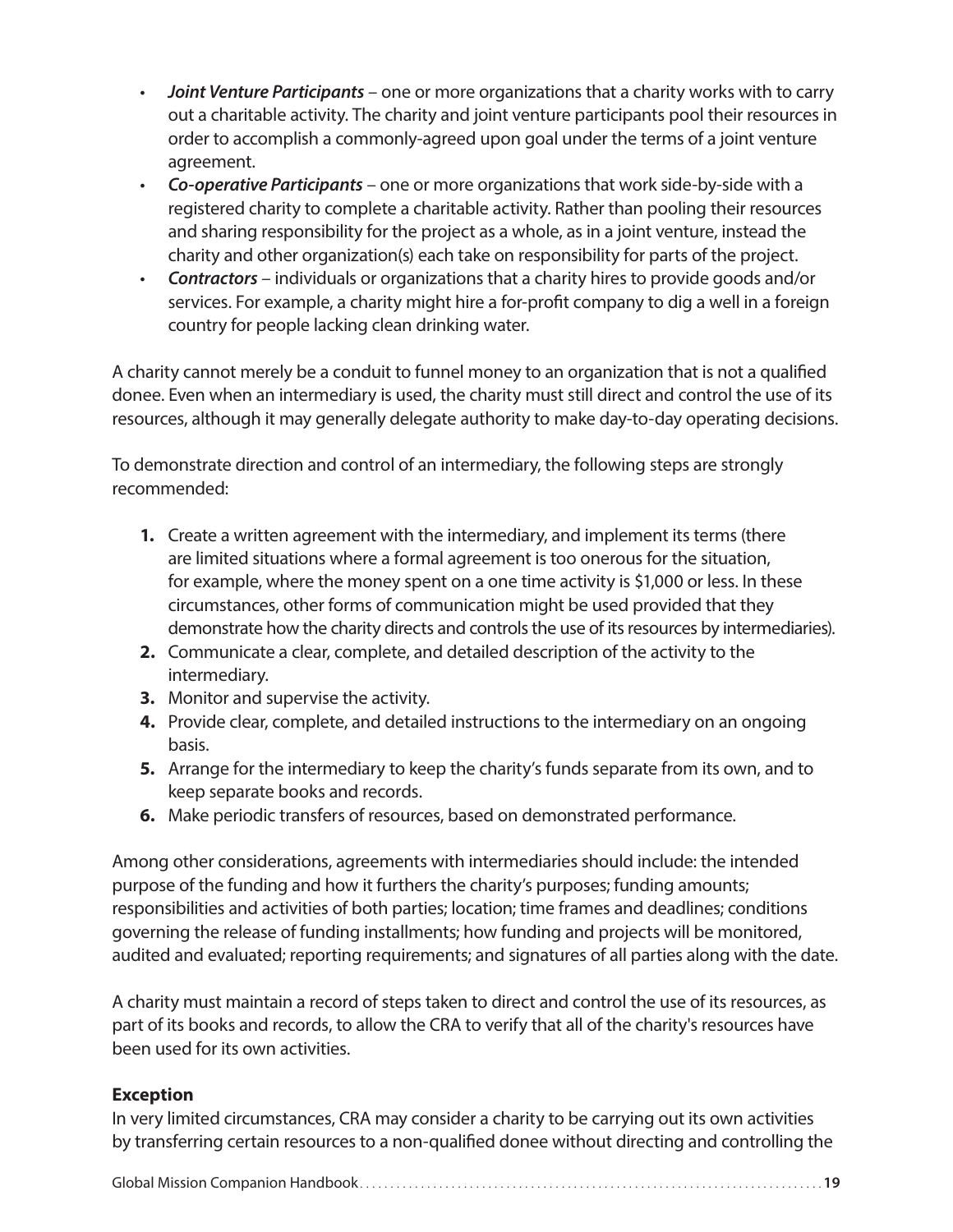resources. CRA will take into account all relevant circumstances when determining this, but at a minimum, the following three conditions must all apply:

- **a.** The nature of the property being transferred is such that it can reasonably be used only for charitable purposes (for example, medical supplies like antibiotics and instruments, which will likely only be used to treat the sick, or school supplies like textbooks, which will likely only be used to advance education). Transfers of money are not acceptable, and always require ongoing direction and control.
- **b.** Both parties understand and agree the property is to be used only for the specified charitable activities.
- **c.** Based on an investigation into the status and activities of the non-qualified donee receiving the property (including the outcome of any previous transfers by the charity), it is reasonable for the charity to have a strong expectation that the organization will use the property only for the intended charitable activities.

#### **B. Gifts to qualified donees**

CRA permits congregations to transfer funds to other qualified donees that have capabilities (including any required CRA agreements) in place to carry out specific projects (e.g. foreign mission projects). In the case of congregations, qualified donees consist of other Canadian registered charities whose objects/purpose closely align with those of the congregation and who will be responsible for carrying out and/or overseeing work. These could include the synod, the national church or other registered charities.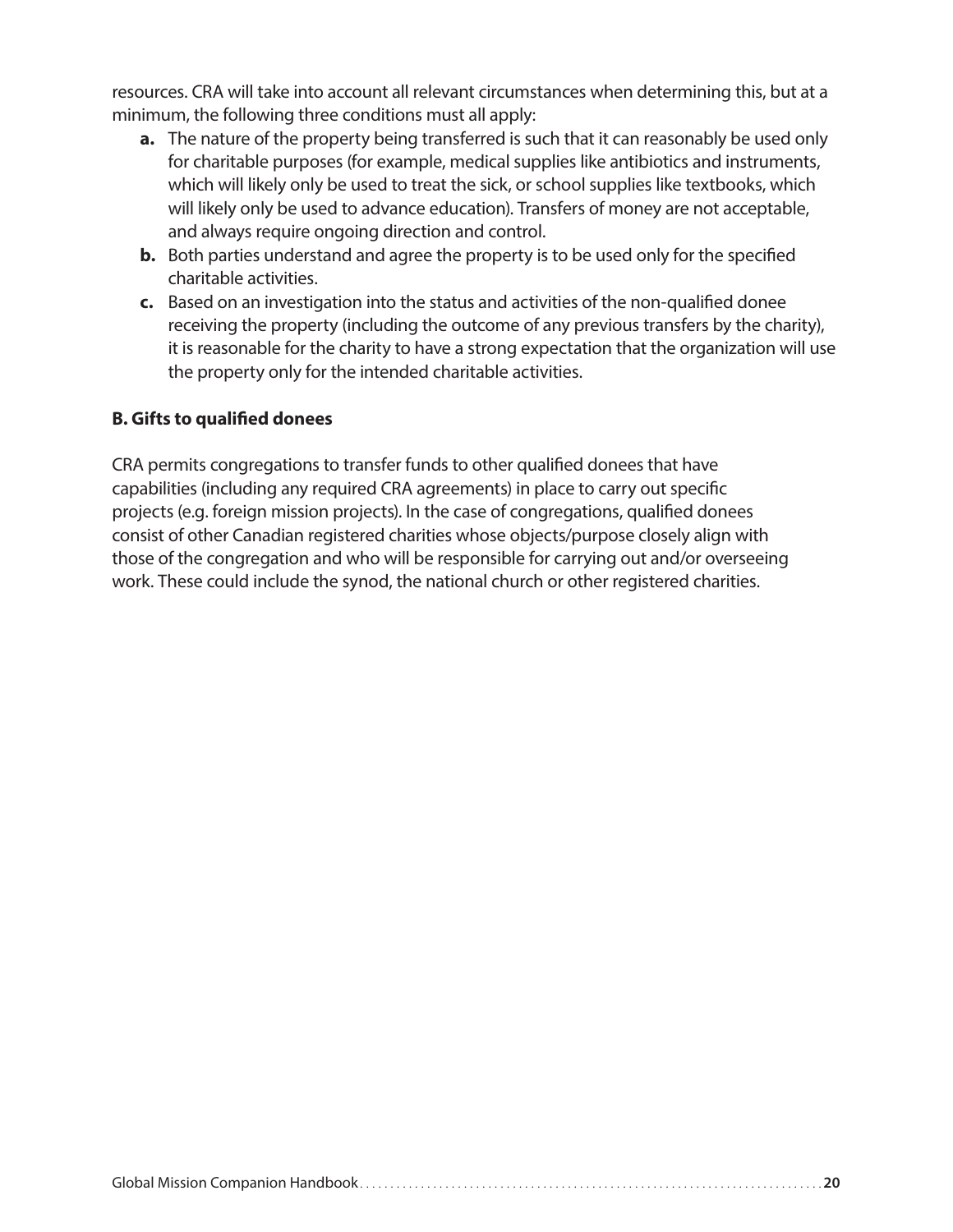## **Attachment F Guidelines for Official and Unofficial Delegations**

In any given year there may be any number of visits from Canadian Lutherans to foreign countries. These trips may range from official delegations to congregational "mission trips" to clergy led tours to visits from related Lutheran agencies or groups. These trips may be to Global Mission Companions, for service projects in other countries, for the purposes of disaster relief, or even to attend church meetings or conferences.

It is important to remember that regardless of the official or unofficial status of a delegation, the partner being visited and other agencies and media outlets will generally not be sensitive to the internal workings of a denomination. As such, if there were to be an incident, such as an accident, it is very likely to be reported as a delegation from the ELCIC (or at least the Canadian Lutheran Church). Domestic media rarely distinguishes between the Lutheran denominations in Canada (for example recent reporting of the LCC's challenges with one of their investment funds was usually reported as simply the Lutheran Church), and foreign media are even less likely to make these more subtle distinctions. The reality is that despite the fact that we find these distinctions important, the rest of the world is less likely to notice, or even for that matter, care.

Given this reality, it behooves any Lutheran delegation and its leadership to act is a responsible manner and in a way that reflects the values and spirit of the ELCIC. Regardless of official status or a lack thereof, any delegation from Canada with a link to the ELCIC must act in a way that builds up the larger church and upholds our reputation. Acts, both positive and negative, may have far reaching effects well beyond the scope of the delegation itself; our goal is that these overall results would be positive.

General guidelines for these types of trips can be found elsewhere in this handbook, however there are a few specific areas of particular interest for consideration here.

#### **Consultation**

Whenever a travel group or delegation visits a site in which there is a Global Mission partner relationship established it is important for the travelling group to consult and coordinate with the Canadian partner. Trips should be arranged in such a manner that the receiving mission partner is not overwhelmed with visitors in any one particular time period. It is important to remember that our Global partners have limited capacity and resources (as do we) and that they not be overwhelmed or stressed in trying to accommodate our plans.

#### **Communication**

Because statements made by leaders (or members) of a delegation are generally perceived to be statements made by the sending denomination, it is important that such statements be in keeping with ELCIC policy and procedures. If there is to be a deviation from this policy, it must be made clear that the opinions expressed by the individual are personal and may not reflect the policy of the wider church.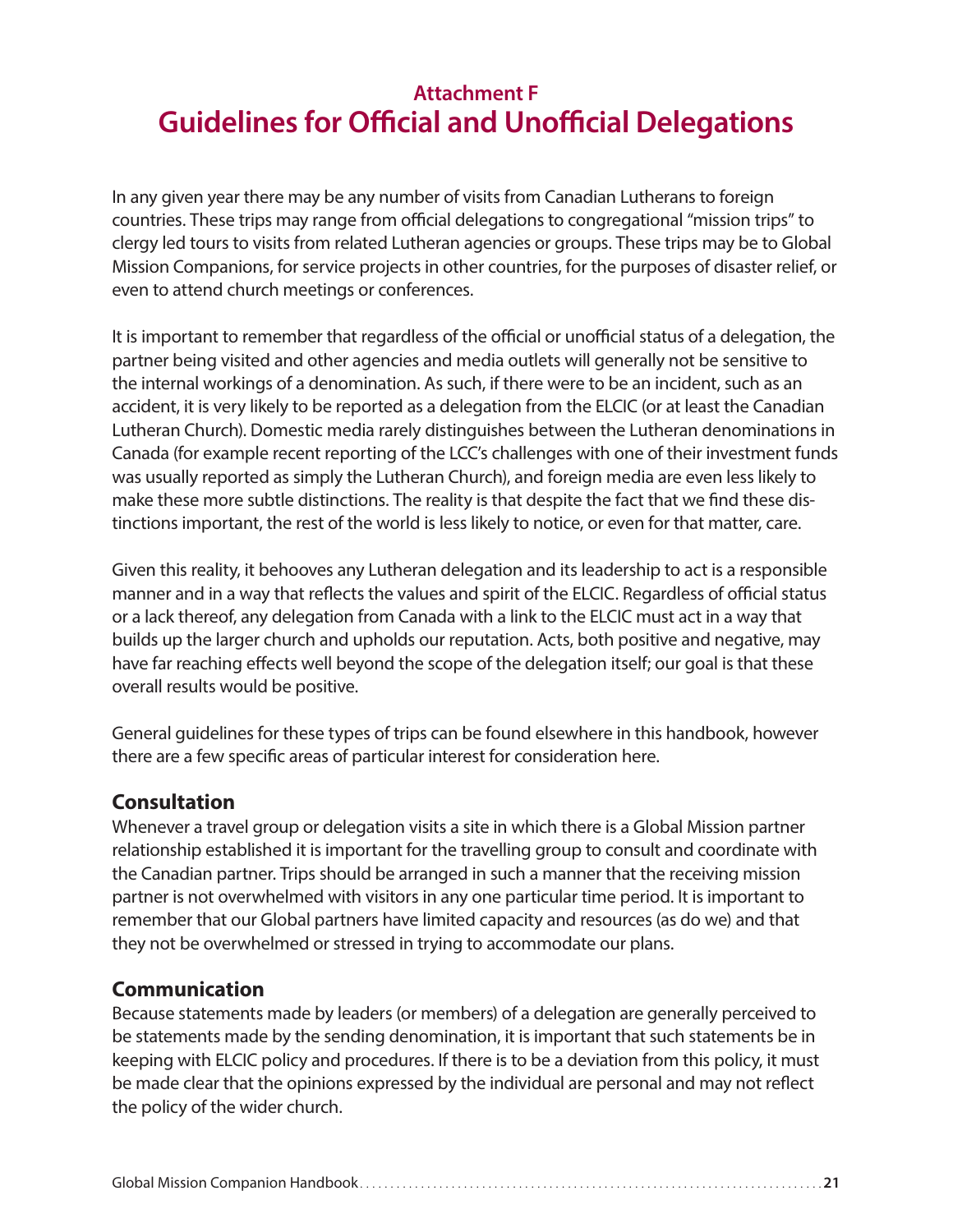#### **Official Greetings**

It is appropriate to bring greetings and messages to/from our Global Mission Companions. Communication prior to these trips will better allow for these greetings to be appropriate and timely. In addition there may be particular items that one partner wishes to share with the other that can be facilitated with these visits.

#### **Gifts**

It is generally appropriate to bring a gift for the hosting agency/partner. These gifts need not be of great economic value, but should, when possible, reflect something of the relationship or have some relevance to the visiting delegation's country of origin. Furthermore, these gifts may recognize and celebrate certain aspects of the relationship, such as an anniversary or other milestone.

#### **Reporting/Sharing**

When the delegation returns home it is desirable that a report be given to the related Global Mission Companion on relevant aspects of the trip. This could include an update on the Global Mission Partner, opportunities for further work, relevant activities and so forth. The report does not necessarily need to be a formal written report, but should reflect the nature of the trip and the learnings from it.

It is also important that delegations (of whatever size or status) remember to tell the story of their trips when they return home. It is these stories and pictures that make the relationship come alive for those who were not able to experience them, but who have an interest in Global Mission. Outcomes, stories, pictures, etc. from these trips should also be included as part of the synod's annual Global Mission report.

#### **Opportunities**

Despite the perhaps cautious tone of this article, delegations and trips present a tremendous opportunity to build relationships and share in ministry opportunities. Past experience tell us that these trips can be very important to maintaining and strengthening relationships between both churches and individuals members of them. The coordination and communication need not be onerous or difficult, but can certainly have a beneficial impact on the wider church ommunity if attended to in an appropriate manner.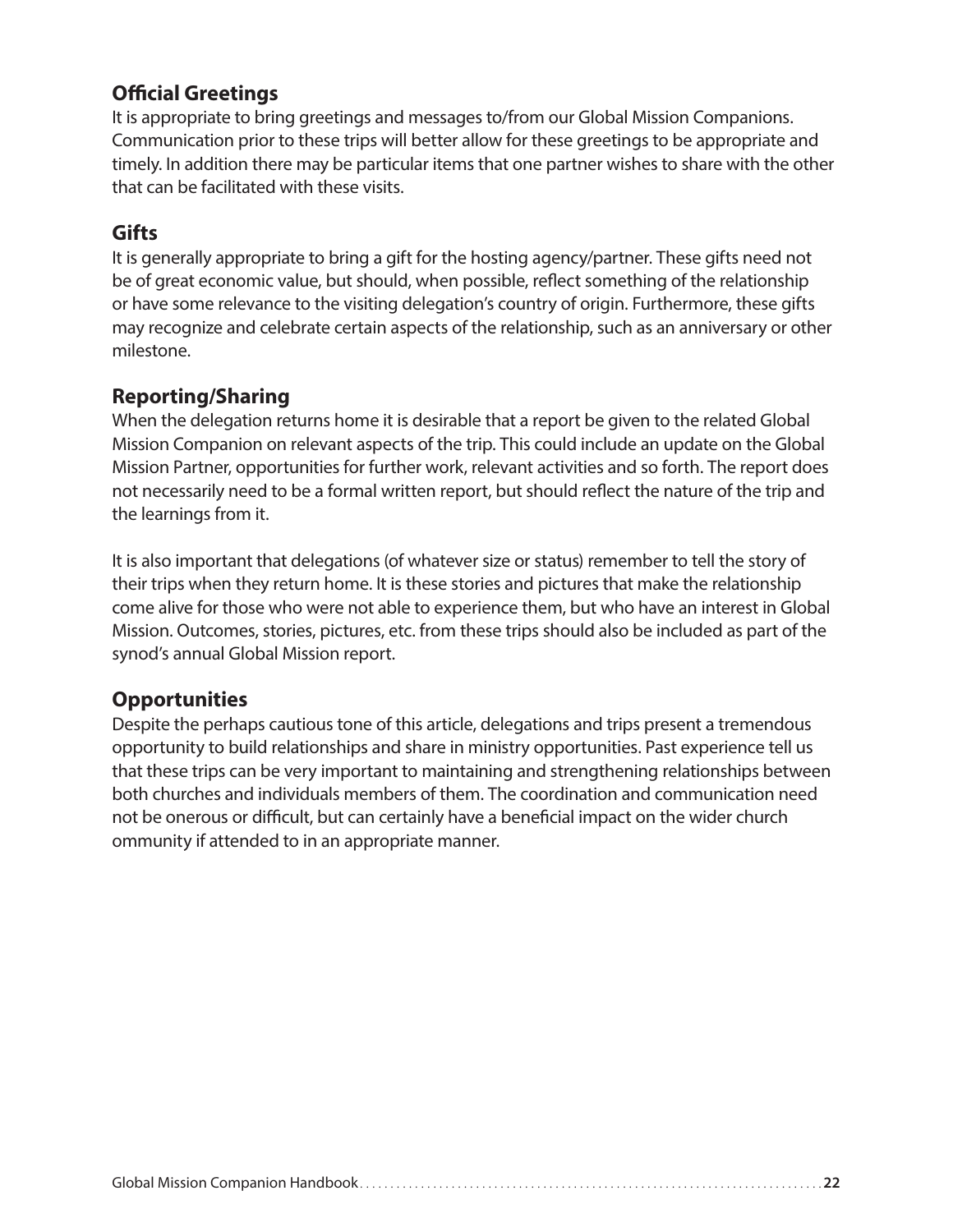## **Attachment G Global Mission Companions Congregational Guide**

All of the synods in the ELCIC are engaged in Global Mission Companion (GMC) relationships (formerly known as Companion Synods). The purpose of these relationships is to nurture and strengthen each other for life and mission together within the body of Christ based on a model of accompaniment. These relationships are intended to live out the ELCIC's Principles for Global Mission. (Appendix 1)

The companion relationship is an avenue for sharing understandings, faith, worship, prayer, visits, people exchanges and other activities and resources. Global Mission Companion relationships are a way for us to live out our relationship within the Lutheran World Federation by strengthening relationships with another member church. Global Mission Companions help to remind us that we are part of a Global Church.

If your congregations would like to establish a partnership with a congregation outside Canada, you are encouraged to find a partner congregation within your synod's Global Mission Companion program.

#### **Beginning**

Each partnership should begin through the synod office. Your synod can provide contact information for their global mission contact person / committee. They can contact the Global Mission Companion to find out if there's a congregation interested in a companion relationship. You will receive a copy of the *Global Mission Companion Handbook* to gain an understanding on how the ELCIC establishes and maintains these partnerships.

When considering the possibility of having a companion congregation, it's important to remember that often our companion church have fewer resources and less congregations than we do. Sometimes partnerships are not feasible, and sometimes all the congregations in the companion church already have a partner! This doesn't mean you can't get involved, it's just going to look a bit different. You can find out more from your synod office.

Each synod and their companion have worked together to develop an understanding of the purpose, expectations and time frame of the companion relationship and to create a covenant agreement. The covenant specifies the term of the agreement, the process for a mid-term evaluation and the option for renewal by mutual agreement of the ELCIC synod and its companion. It also outlines the process for terminating the covenant agreement. It is important that each congregation is familiar with this agreement, and follows its guidelines in their partnership as well.

#### **What to do now?**

Once your congregation has established a companion relationship with another congregation, you might be looking for ways to bring this partnership to life. Here are some ideas to consider: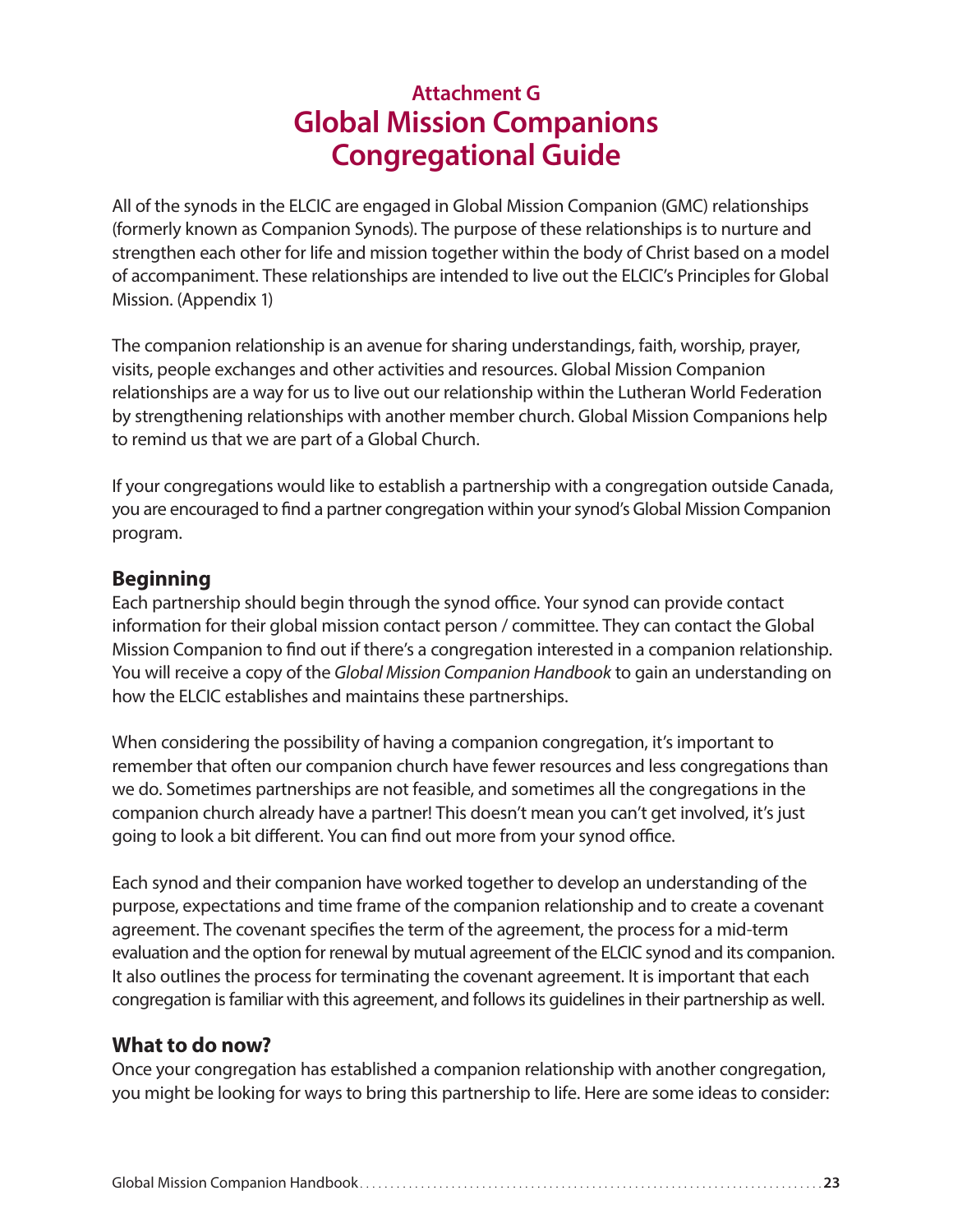- Add your companion congregation to your Sunday service prayers.
- Start correspondence with your companion. Make sure to send at least Christmas and Easter greetings! Send copies of newsletters or annual reports. Take pictures and write stories of church events, and send them. If language is an issue, either try to find someone who can translate your letters, or send them in English after confirming with your companion that they will be useful and welcomed.
- Post any correspondence you receive to your congregation's noticeboard, newsletter, website and other channels of communication so the whole congregation can read it.
- Try contacting your companion through Skype. Record your service, and post it on YouTube, then send them the link.
- Host a special Sunday each year, dedicated to your companion congregation, their country and culture. Incorporate music, decorations and food into your celebration.
- Other special events could be concerts, dinners, dances, etc.
- Get your Sunday School involved! Find out more about the country of your companion. Send children's drawings and letters, record a song, create a book.
- Consider hosting a visitor from your companion congregation. This is a bigger project contact the synod office for information and help.

#### **Delegations and Visits**

One of the best ways to get to know your companions is through personal connections. Maybe you decide to arrange a visit to your companion! If you do, contact the synod office about your plans. Maybe another congregation is planning a visit as well, and youcould join forces, or someone from the synod office would like to come along.

Delegations should be arranged in consultation with the National Church where the National Church has a partnership agreement. It's important to remember that whenever someone from the ELCIC visits a companion church, that person is seen as a representative of not only the congregation or the synod but the whole of the ELCIC!

#### **Finances**

All funds generated in an ELCIC synod for its companion and its companion's ministries, programs and projects are to be sent directly to the partner by the synod. Each synod takes responsibility for developing agreements for the transfer of funds that are in compliance with CRA Regulation Compliance of Charitable Resources for Foreign

#### **Activities.**

If your congregation wants to raise funds for your companion congregation, please consult with the synod office to ensure that the CRA regulations are being followed, and that there is an agreement in place for transferring the funds. As noted before, these funds must be sent to the synod for transfer to the partner church / congregation.

#### **Monitoring and Evaluation**

Each synod, in consultation with its Global Mission Companion (GMC), is responsible for carrying out ongoing monitoring of the GMC relationship. It is also responsible for conducting mid-term evaluation, and renewal or termination of the relationship based on the terms outlines in its covenant agreement. Each synod has been provided with an evaluation tool for this process.

```
Global Mission Companion Handbook . . . . . . . . . . . . . . . . . . . . . . . . . . . . . . . . . . . . . . . . . . . . . . . . . . . . . . . . . . . . . . . . . . . . . . . . . . . 24
```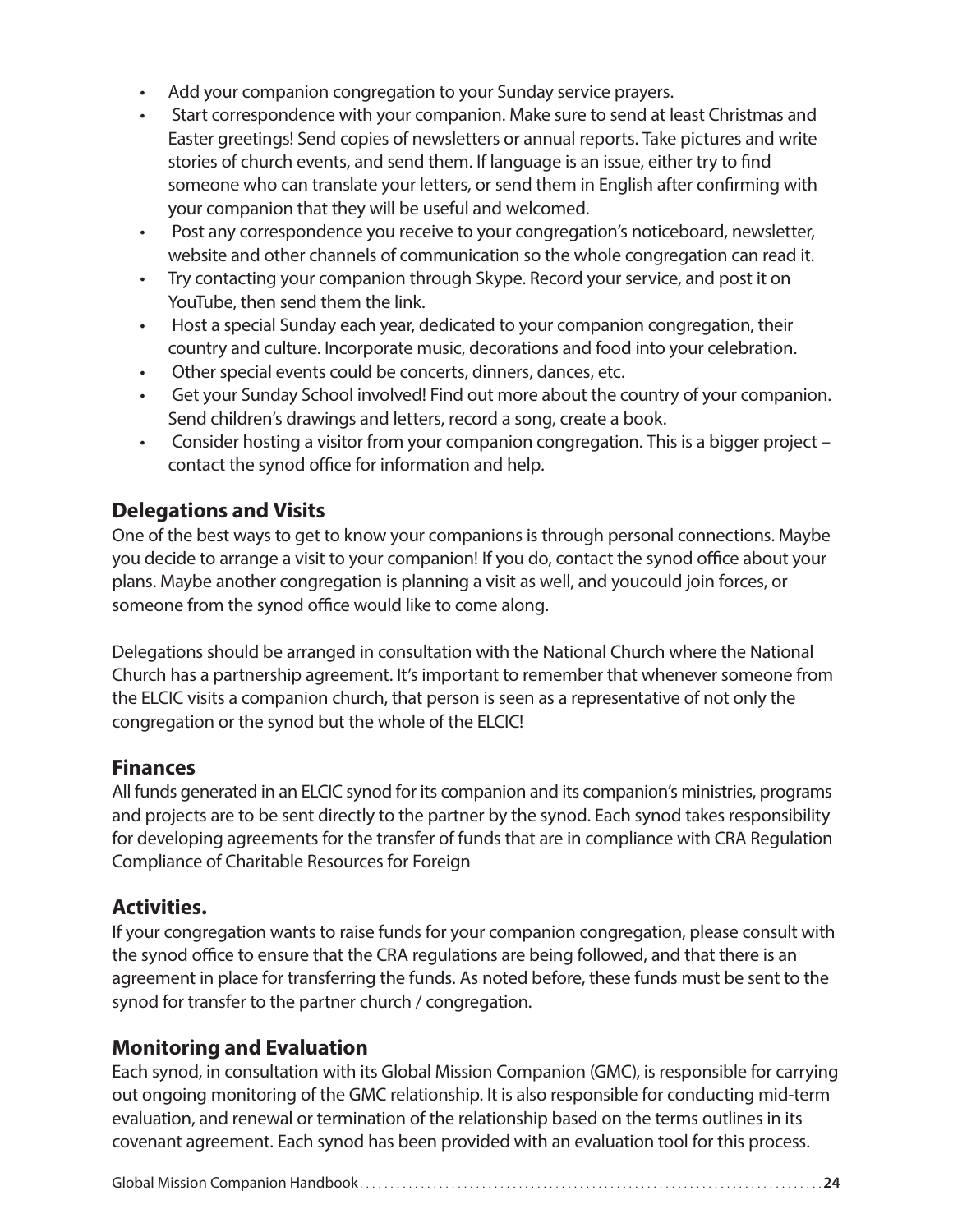If the synod and its companion decide to end their covenant, each congregation's companionships will come to an end as well.

In the same way, the congregational partnerships should be evaluated periodically as well. The same evaluation tool will be useful – contact your synod office to get a copy.

If your congregation feels like the companionship is not what you had expected, or you feel like you may be a burden to your companion, discuss this with your synod's global mission person or the synod office. It is important for the overall GMC relationship that any actions taken to modify or terminate a congregational partnership be done in consultation with the partner churches.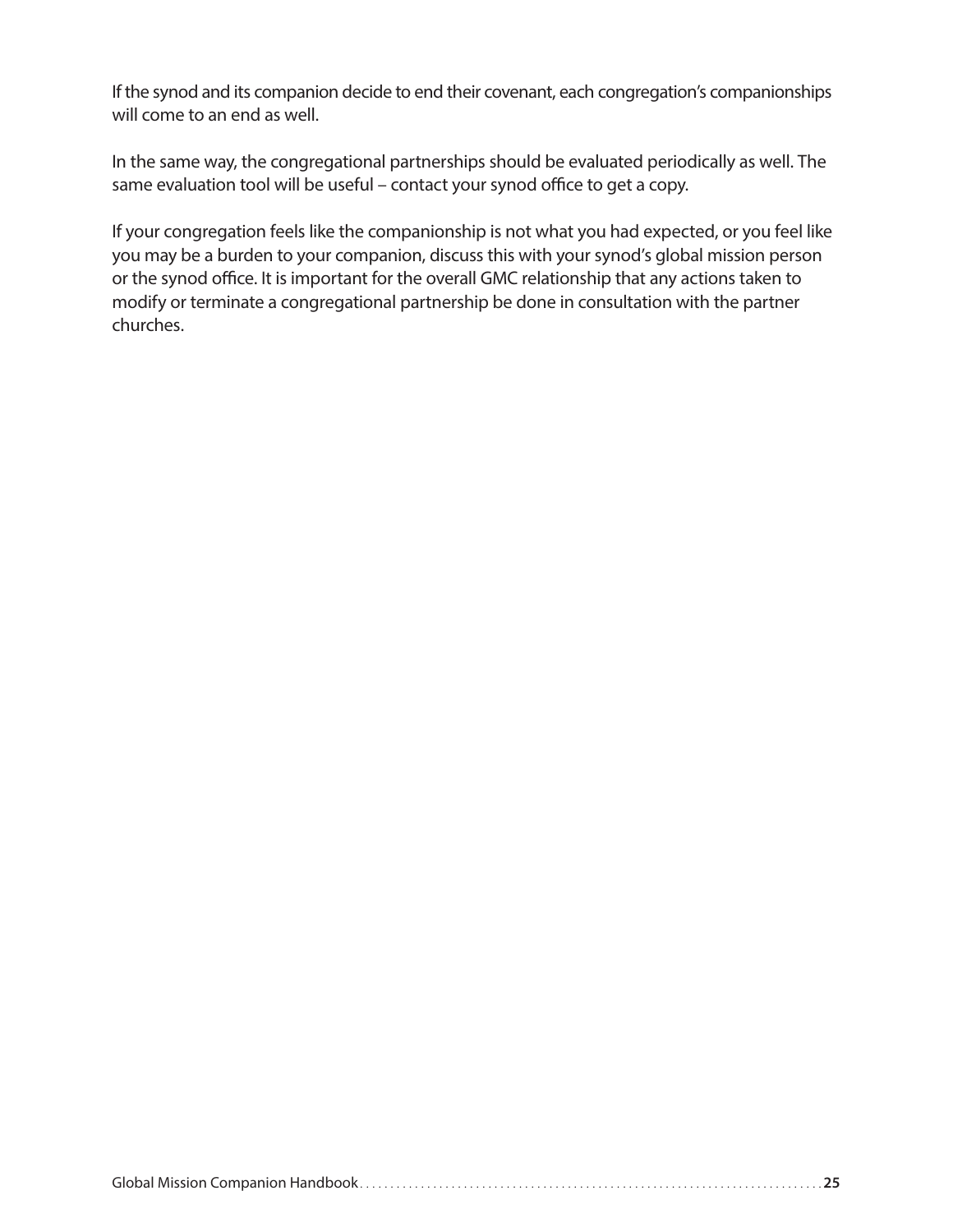## **Attachment H Guidelines for Short Term Mission Placements**

#### **Purpose**

Within the context of long term relationships with our synod global mission companions, from time to time, the need for personnel with particular giftedness may be identified, which might best be accommodated through a short term mission placement ( up to 3 months).

#### **Pre-placement**

- All partners need to be aware of the duty of care, potential for civil liability, and legal responsibility for care of mission placement workers, regardless of the length of the mission.
- Assure that there are clear, realistic aims and objectives for the placement in writing. Add details like "the benefits to and the responsibilities of" each of the three parties involved (the global mission partner church, the Canadian partner church and the person(s) placed), as well as lines of communication, accountability and funding.
- If the request does not involve a specific person who is already known to the global mission partner church, the Canadian partner church needs to establish a suitable application and selection process.
- Due to the challenge of establishing something long-lasting in a short time period, consideration may be given to sending a team of 2 or 3 people which provides for mutual encouragement, problem solving, and different and complementary skill sets for the project. Care needs to be taken within the selection process that skills and personalities complement each other.
- If the chosen personnel are new to the global mission companion relationship, a thorough orientation shall be provided by the Canadian partner church. This should include general information about the country and culture, with a primary focus on how any cultural differences may affect life and project work while abroad; specific information about the current state of the companion relationship; key contacts in the global mission partner church as well as resource people in the Canadian partner church; travel health and visa information.
- Knowing the language is important; some basic language training before the chosen personnel leaves will be important. Learning key phrases would be the minimum requirement, but more extensive language training may be key for the success of the project, and can even continue while in country.
- Establish clarity around how (e.g. email, blogs, Facebook, Twitter, etc.) and with what frequency communication updates will happen with the Canadian partner church during the placement, so that the stories are shared in a timely way and ongoing prayer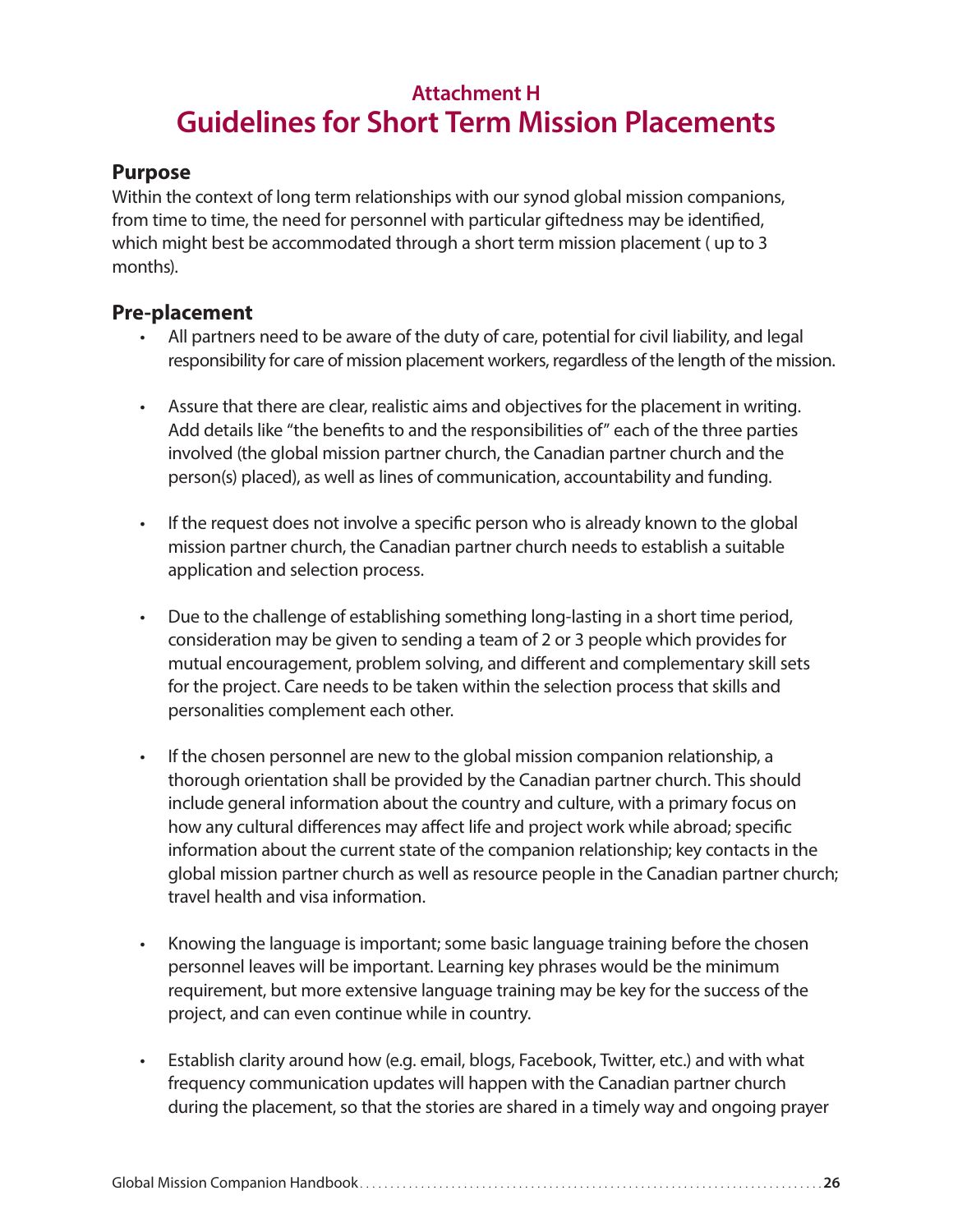support is present for the placement worker(s).

#### **For Personnel during the Placement**

- Take a couple of weeks to get oriented. Listen more than talk, find opportunities to experience the local culture, take language lessons from a local, learn how to navigate the markets and other necessary things for daily life, ask around about who may have local knowledge or expertise with the identified project, and identify mentors or allies who will help assess what may/may not be culturally appropriate within the project work.
- Document learnings along the way privately and through the agreed methods of communication with the Canadian partner church.
- Pass on as much expertise as possible, bringing others in to learn so that the work can continue after the placement is complete.
- In the last couple weeks, take the time to end relationships well. Write personalized thank you notes and exchange contact information so that follow-up can continue.
- Debriefing is key. Personal reflection is best done while still in country, as there is often little time for such reflection upon return.

#### **Upon Return**

- The Canadian partner church will need to provide some cultural readjustment support and care for the placement personnel upon return.
- Placement personnel will provide a comprehensive report to the global mission partner and Canadian partner churches. This might include plans and timelinesof follow up work still needing to be done or ongoing supports still needed. It should also include learnings and recommendations for future short term mission placements.
- Personnel and Canadian partner may establish ongoing opportunities for the story of the placement to be shared.

#### **Legal Considerations for the Canadian Partner Church**

- Obtain out-of-country Travel Emergency Medical insurance. Note that many travel insurance plans contain restrictions for certain destinations and for preexisting medical conditions. A lack of proper emergency medical coverage can result in financial hardship both for the short term mission personnel as well as for the sending church.
- Confirm with your insurance provider your General Liability policy contains a full Worldwide Policy Territory. Many liability insurance policies contain exclusions or limitations for bodily injury and sickness during sponsored operations carried on outside of Canada and the United States.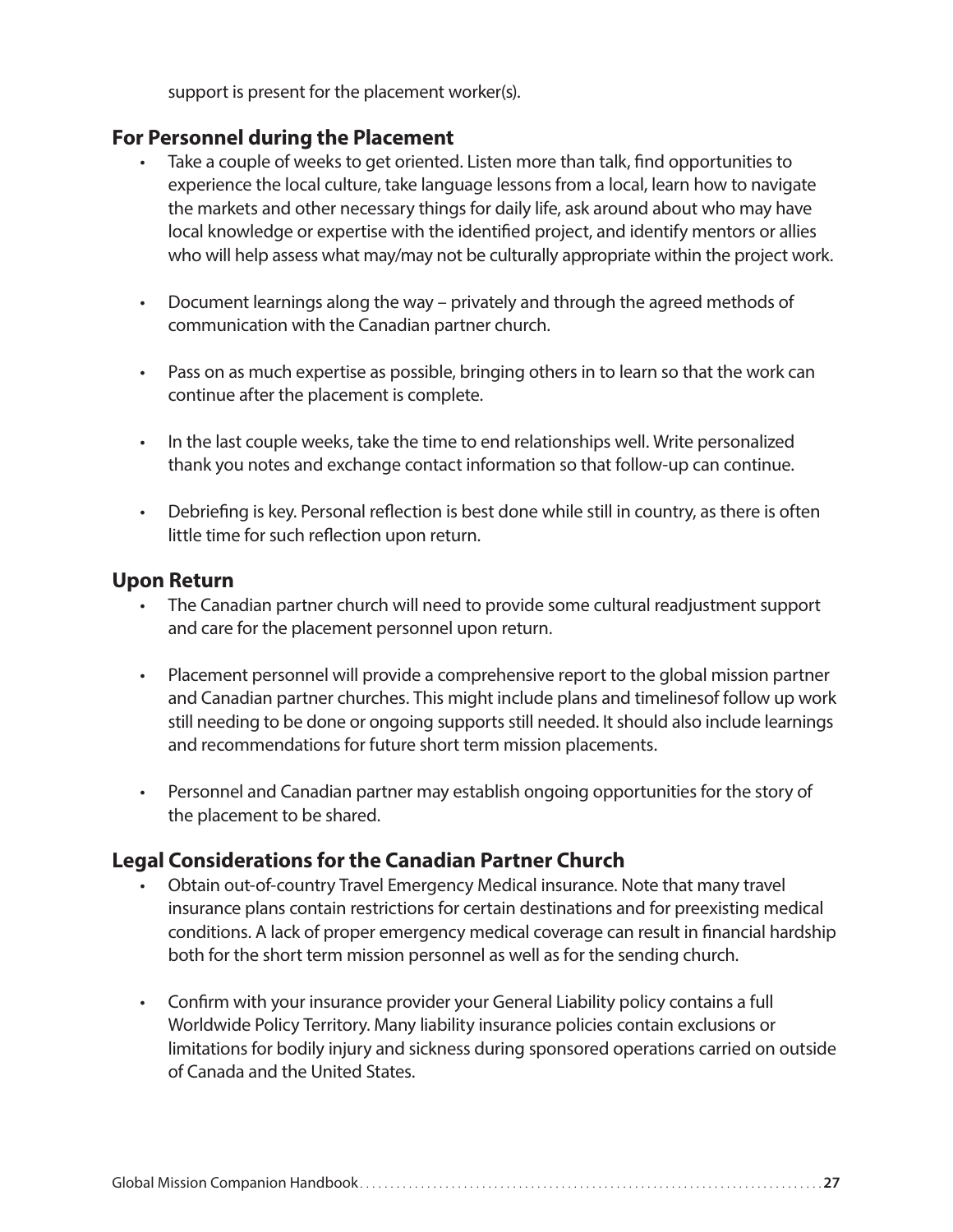- Obtain documentation that all travel shots recommended for the country of placement are up to date and that there are no pre-existing medical conditions which would disqualify coverage of the Medical Insurance Plan.
- Only recruit participants who are considered adults in your province, or territory if applicable. A waiver signed by or on behalf of a child by his or her parent or guardian is generally considered legally unenforceable! One party cannot sign away the rights of another.
- Abide by the information on the Government of Canada's "Country Travel Advice and Advisories" webpage. This webpage provides Canadians travelling and living abroad with "official" Government of Canada information and advice on situations that may affect their safety and well-being.
- Require all placements to sign an Informed Consent and Release form. The form should clearly disclose the specific medical, climate, political, security, and personal safety risks associated with the country in which they will be placed. It should also contain waiver language releasing the sponsoring organization and its directors, employees, volunteer leaders, and any other legal representatives from any legal liability for personal injury or property damage associated with risks that are beyond the control of the sending church (both synod and national). The Informed Consent and Release Form that is being used should be cleared by your legal counsel.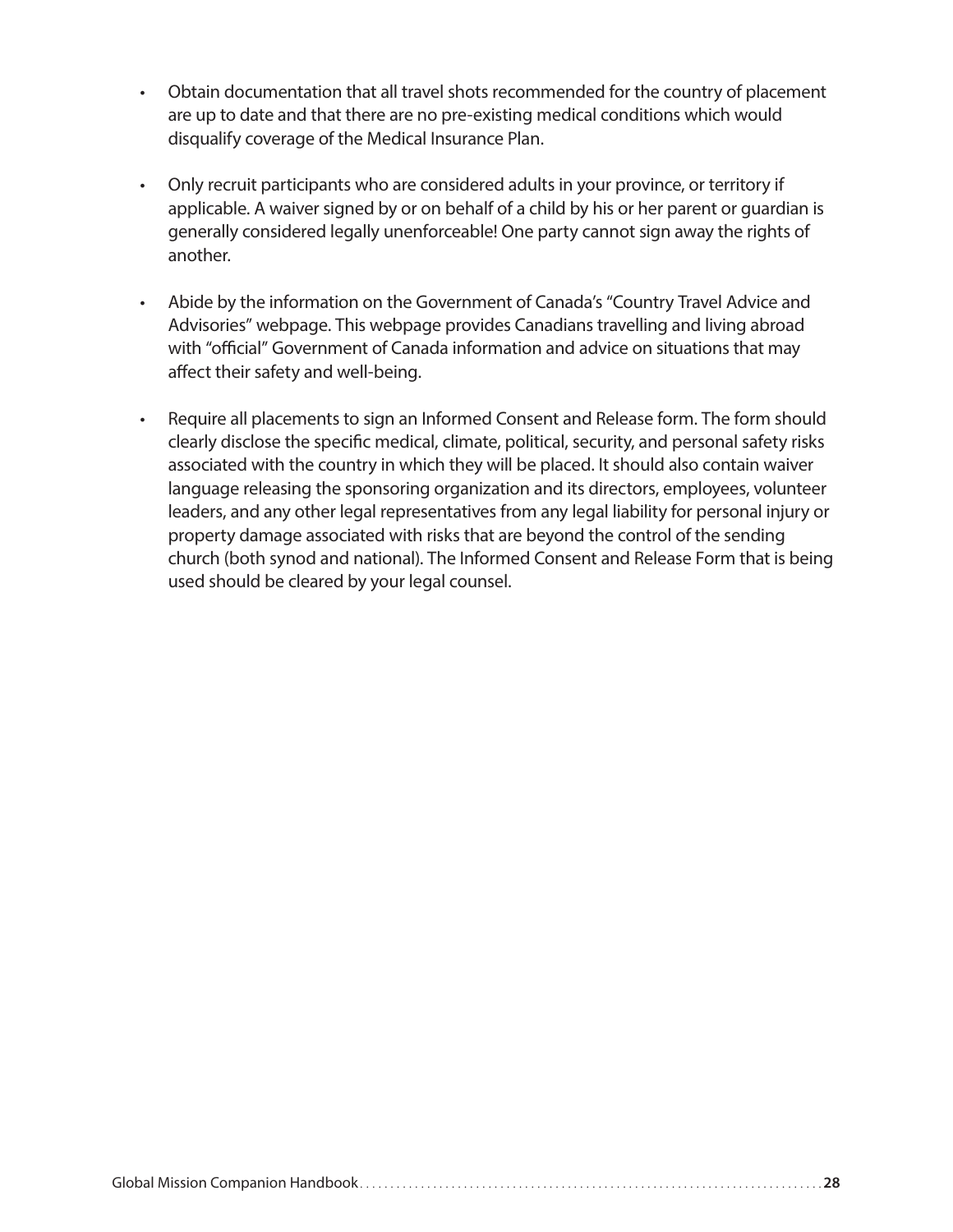## **Attachment** I **Things to consider when planning Mission Trips and Delegations**

If you have ever talked to someone who has been on a mission trip or a delegation to a foreign country (or even a domestic trip to new location), you will very often find that it will be described as a life-changing experience. These trips can be powerful motivators for change and can serve as a healthy basis for faith formation. As great and powerful as these trips can be, there are potential pitfalls and there can be some significant downsides to these trips, either for the participating group or the receiving community. In an effort to minimize the downsides and build on the possibilities here are some things to consider when planning these types of trips.

This document is not intended to be a detailed event planning document, there are many good ones available (see resource section for more information). It does however, contain some information not necessarily covered in these other documents and some information particularly relevant for trips with an ELCIC connection.

#### **What's in a Name?**

One of the first considerations is what to call the trip – is it a mission trip, a reverse mission trip (recognizing the impact these trips have on the participants), a delegation, or some other thing? In reality, the question is less about nomenclature and more about the nature of your trip and what your goals for the trip are. Is your plan simply to drop into a location, build something and scoot out again or are you considering establishing or maintaining more of a long-term relationship? Do you already have some connections with the destination or is this a completely new place? Who will gain the most from the trip, which is not to say it is a competition, but rather that those attending often gain more than those they expect to serve. Maybe we need some more information before we decide, there are lots of things to consider.

#### **Where and When to Go?**

Many factors come into play when considering the possibility of a mission trip or delegation. The Accompaniment model, when applied to this question, suggests that consideration should be given to places with the possibility of developing long-term relationships. The programs that often have the best outcomes are ones in which there is an emphasis on building and maintaining relationships. While there is no restriction on travel destinations by the church, there is a strong recommendation to consider travel to a Global Mission Partner church. Particular attention should be given to the partner of the synod in which the trip originates, but if that is not desirable, then consideration should be given to one of the other synod or national partners. The intent of this recommendation is not to prohibit other travel, but rather to work together to strengthen ties with our Global Mission Companions as these trips can certainly be a significant part of that effort.

When contemplating any travel destination there are many things to consider, including when to actually take the trip. Trips are sometimes planned in conjunction with commemorations, anniversaries or other celebrations. When these are not significant factors, then one can make

|--|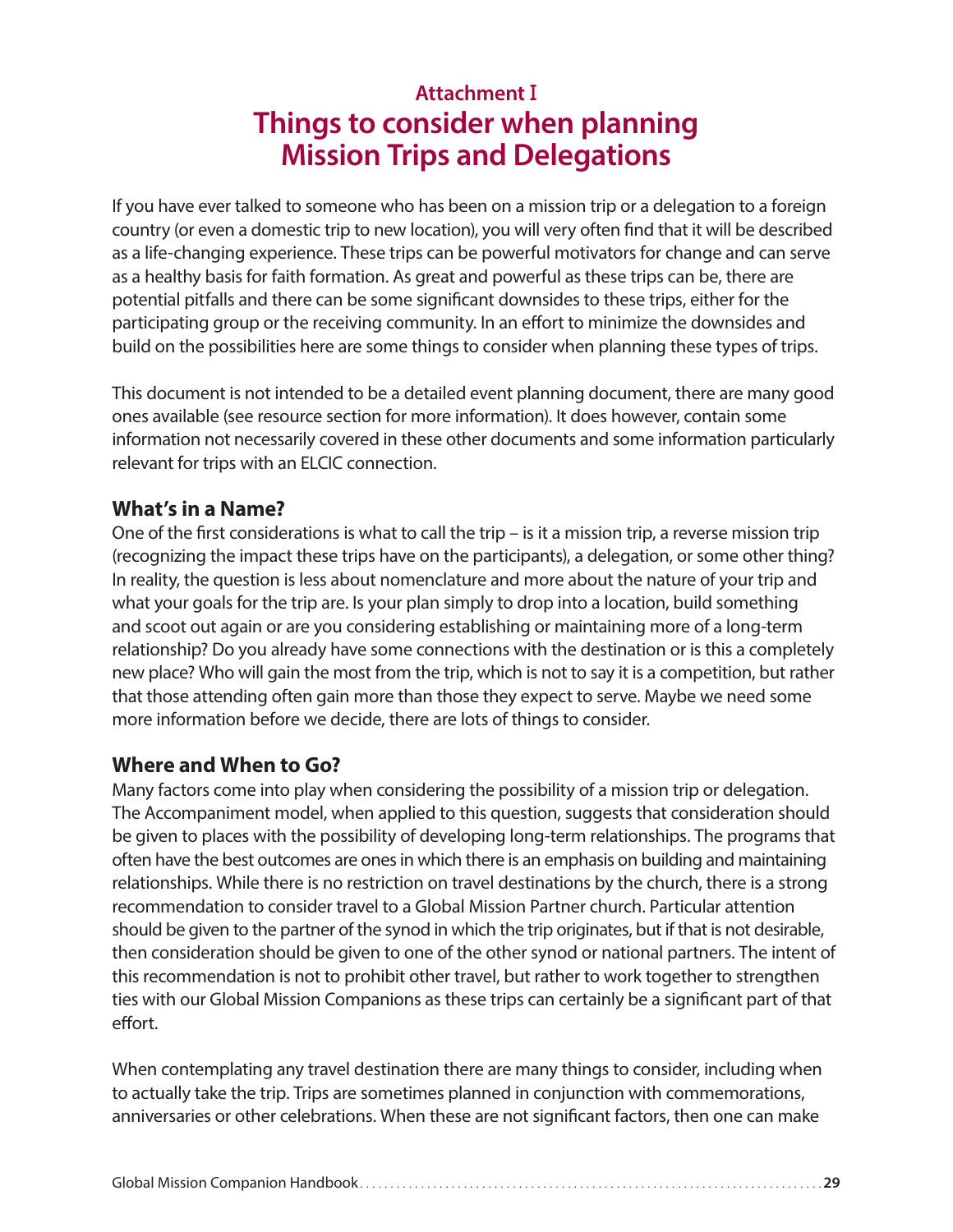allowances for things like the most conducive season and weather, relative cost and availability of flights and accommodations (e.g. high or low tourist season), health and wellness factors (e.g. some disease factors can change with the seasons) and so forth. Timing will also be impacted by the availability of participants (e.g. is it planned for a school break) and the availability of the hosts. Plans must always consider not only the needs of the participants from the visiting delegation, but also the needs and realities of those hosting.

Along with timing, safety and security are primary considerations. An excellent place to begin is the government of Canada website travel.gc.ca which has information on travel advisories, health concerns, visa requirements and other pertinent information. The existence of a travel advisory does not necessarily negate the possibility of travel to a particular region, but should be a consideration when planning. There are often ways to mitigate some of the risks by heeding the advice, exercising caution, and implementing the various safety protocols recommended or indicated by the situation.

Another primary consideration is the age of the participants. Any trips which might include minors require additional safety considerations. Trips that include minors should avoid any areas of moderate or higher risk factors. As well, these trips must attend to factors of ratio of leaders/ supervisors or participants and so forth. The ratios will vary depending on the variables of the trip, but adequate supervision must be provided.

An alternative experience to foreign travel for minors can be found in domestic programs that simulate conditions in developing countries. These programs can give the participants some experience in how challenging daily life can be for most of the world. These kinds of experiences can be used as stand-alone programs, or as preparation for travel to a foreign country. In either case, the experience can be a powerful teacher.

Regardless of the factors mentioned above, it is always important for there to be pre-trip education concerning safety, cultural differences, risk mitigation, along with some history and information about the destination country and customs. Many of the participants may not be aware that activities most would consider relatively safe at home, like walking alone at night, may not be safe in the travel destination. Or in fact, people may engage in activities while travelling that they wouldn't do at home. Many people will believe they are smart or tough enough to handle themselves in these situations, when the reality is that they are entirely unprepared for the situation in the destination country. Education and strict protocols are extremely helpful in reducing these risks.

#### **To Build or Not to Build?**

One of the most common, and controversial, activities of "mission trips" is the building or renovation of structures in the destination country by foreign individuals. Sometimes groups will bring all the supplies they need, others will source them locally still others will simply sign up for an "all-inclusive" trip arranged by a third party. While on one level these trips seem like a very good thing, in reality they can be quite the opposite, sometimes they may do as much harm as they do good.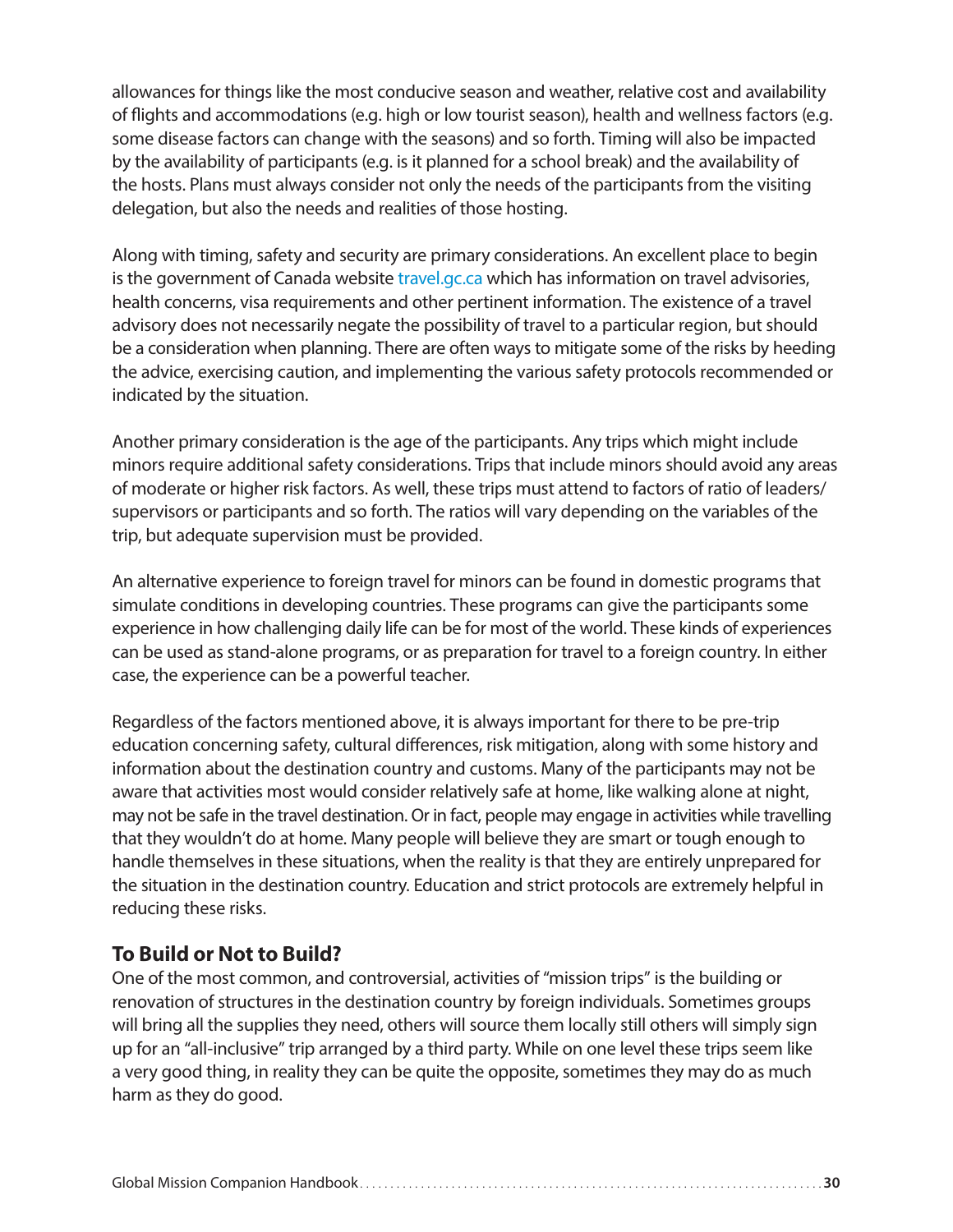Problems can vary from building items the community doesn't want, need, or can't support, to problems which may divide communities over who gets access to these buildings, to building with materials or technology not appropriate to the local conditions. Another common problem is that this can take away local jobs and employment possibilities. Instead of hiring locals and providing some stimulus to the local economy, groups will come in, bring the materials, do a build, and leave with little benefit to the community. Other times builds will not be completed and the buildings will be left unusable, with no funds for completion, and a monument to the failure of proper planning.

To be fair, it must be noted that not all building projects are bad, and not all experiences are negative. In an attempt to have a positive experience for both the travelers and receiving group, there are a few things to consider before beginning.

It is vital to be in conversation with the receiving group about what they actually need and how might this be achieved. This can include some discussion of how both groups might participate (these might be very different depending on the situation), and the capacity of the receiving group to operate the facility. How are decisions to be made about who can make use of the facility (who lives in the house, who uses the school), how will this potentially benefit or harm the community (e.g. division over who gets to use the facility)?

The Accompaniment Model is very helpful in this area as it helps to establish a framework of mutuality in which to have the conversation. The outcome may not be what was originally intended, but will hopefully better serve the needs of both parties. The side benefit of this process is that it should deepen the relationship and provide a basis for a more enduring partnership.

#### **Things to Consider Before You Go**

In addition to all the usual things that need to be considered (what to bring, medical needs, out of country medical insurance, travel arrangements, etc.), it is important to consider how you are going to share your experience when you return home. As such, preparations should be made in advance to ensure that the story can be effectively communicated to those who supported the trip, might be considering a future trip or are simply interested in the experience.

It is advisable to bring the group together for some pre-travel gatherings. These gatherings can be useful on a number of levels; including some initial group bonding, development of a behavioral/expectations covenant, and providing background information and history on the destination. These meetings are also important to establish/outline expectations of both individuals and the group, making sure everyone is prepared for the trip (e.g. have a vaccinations, understand the packing list, etc.), and answering any questions that may arise.

One of the things you might want to consider is appointing a designated photographer/ videographer. Determining what kinds of photos you will need and how you will make sure they are taken and are in an acceptable format. How will stories be recorded and used? Who will collect and assemble these when you get back and in what kind of format? Advance preparation will help assure you have the raw materials to finish the presentation when you are back.

|--|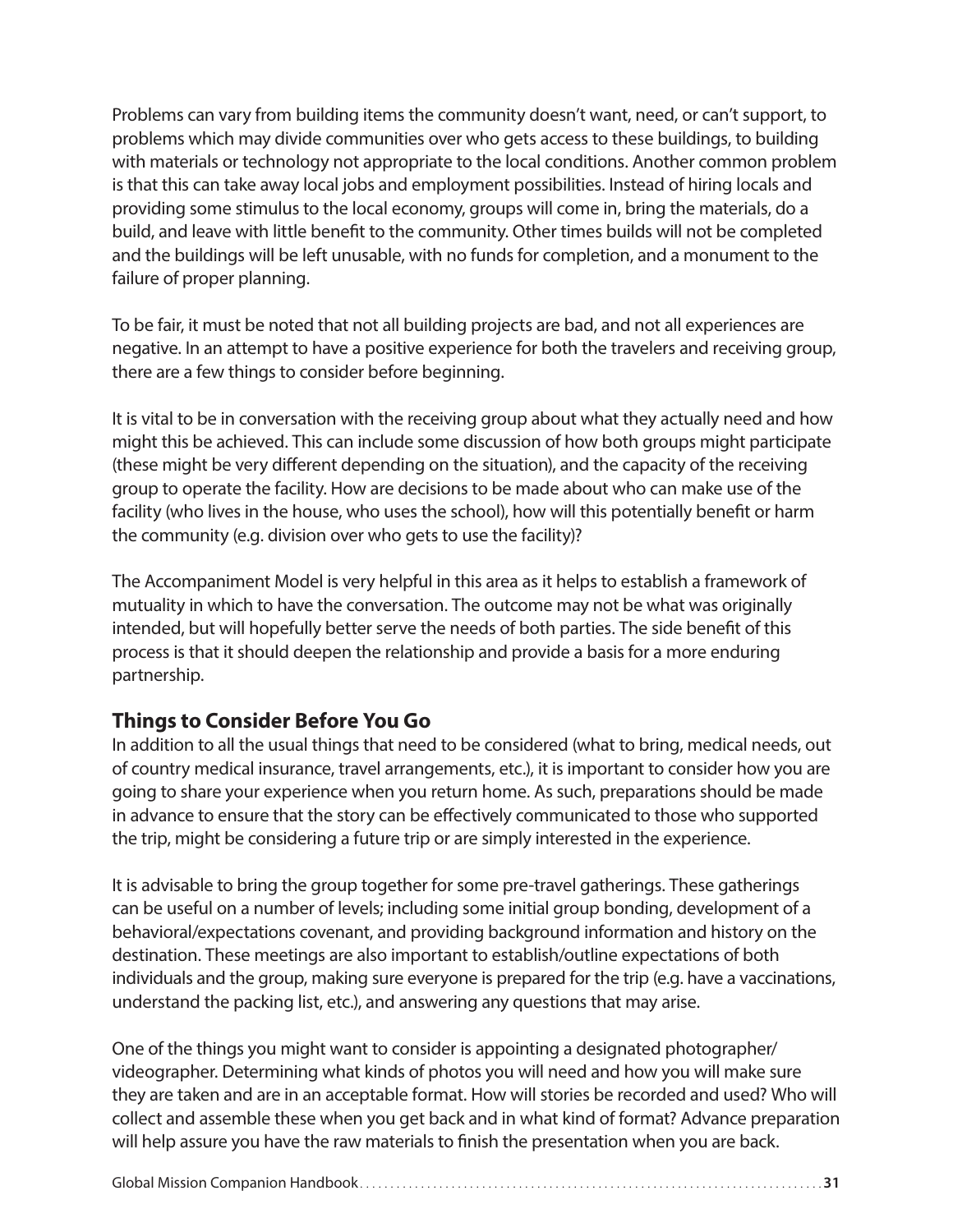Many groups also use social media sites to document parts of their trip while they are away. Advance preparation will help assure you have access to the internet when you are away (for a reasonable price), that you have the appropriate technology (including chargers and adapters if necessary), and that someone is responsible for the content uploads. Finally, people need to know where and how they can access the information. It does little good, for example, to write a blog that no one knows exists or can't access.

There may be privacy issues/concerns (particularly with minors) that need to addressed. Doing this in advance will be far more helpful than trying to make these arrangements on the trip or after. There are many different ways of doing these things, however, attending to it before you leave should make for a better experience.

#### **Things to Consider While You are Away**

Along with all the usual day-to-day items of schedules and travel and so forth, it is important to allow space and time for a group to be able to process the events of the day. For many, this may be their first experience in a developing nation and dealing with the realities of life there can be quite overwhelming. Even for seasoned veterans of such trips the exercise of a daily devotional time and debriefing exercises can be quite helpful. There are a variety of ways to facilitate this, including journaling, discussion of "highs and lows," open ended questions about experiences or learnings are places to start.

Daily meeting times are also a good place for leaders to receive feedback about how the experience in going, what might need to be adjusted and other challenges being faced by group members. Additionally, these experiences may assist in bonding the group in ways not available without them.

It is also important to take some time to see the sights and discover something about the country you are visiting. Generally hosting groups are proud of their country and are happy when visitors come to see the beauty they offer. If appropriate it can be a very rewarding experience to take some of the hosting group with you on these trips as it may be something they rarely get to do, and so sharing this opportunity can be a good bonding experience. If you plan this, make sure it is done sensitively and in a culturally appropriate way.

#### **Things to Consider When You Get Home**

After returning home there are a few things that one may need to attend to, depending on the particulars of the trip. If there is to be a presentation of the trip, work should begin soon, while memories are fresh. Generally, the longer it takes to start, the harder it becomes to finish. A time should be scheduled to make the presentation and, if required, a method of distributing the presentation to members of the group can be arranged.

Another consideration will be a group check-in and follow-up. There may be the need to debrief the trip and to deal with some of the issues that may have surfaced. It is important to identify any members of the group who may need additional follow-up, given that these trips can be traumatic experiences for some people.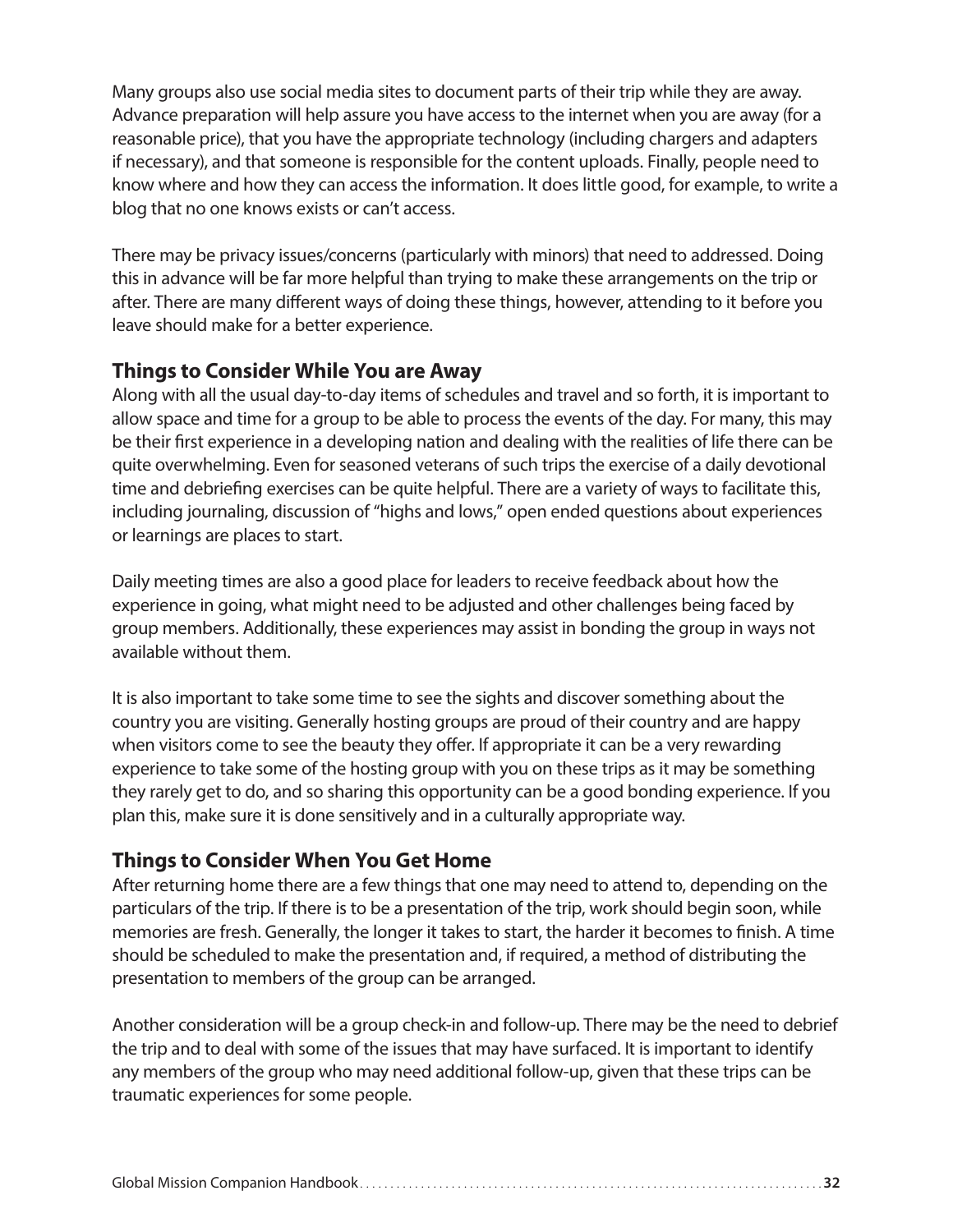This might also be an opportune time to complete an evaluation of the trip and maybe even planning the next one.

#### **Resource Articles List:**

Here is a partial list of resources you may find helpful as you plan a trip. As of June 2016 all were available online or through the ATLA Religion Database as PDF files. If you do not have access to this database you should check with a university student you might know or a local library who may have access to the articles through another database. As well, some of them may be available from the original publisher.

An excellent source for training and planning resources can be found from *Canadian Churches' Forum*, website: http://ccforum.ca.

#### **Other Resources:**

- Alcorn, P. (2005). "A call of service for peace: youth and young adult mission work trips." Church & Society 95(3): 46-51.
- Ballard, B. N. (2013). "Mission trips: attend to the planning and the purpose." Word & World 33(3): 284.
- Beyerlein, K., et al. (2011). "The effect of religious short-term mission trips on youth civic engagement." Journal for the Scientific Study of Religion 50(4): 780-795.
- Green, A. (2008). "Missions boot camp: as these teens prepare for short-term trips, they learn more than how to talk about Jesus." Christianity Today 52(2): 60-63.
- Elliot, Dorinda (2013). "Giving Back: A Special Report on Volunteer Vacations." http://www.cntraveler.com/stories/2013-01-15/volunteer-vacations-rewards-risks (accessed June 10, 2016).
- Jeffrey, P. (2001). "Short-term mission trips: beyond good intentions." The Christian Century 118(34): 5-7.
- Linhart, T. D. (2006). "They were so alive!: the spectacle self and youth group short-term mission trips." Missiology 34(4): 451-462.
- Palumbo, P. K. (2001). "Eating what is set before you (Luke 10:1-11, 16-20)." Word & World 21(3): 297-301.
- Probasco, L. (2013). "Giving time, not money: long-term impacts of short-term mission trips." Missiology 41(2): 202-224.

Radecke, M. W. (2010). "Misguided missions: ten worst practices." The Christian Century 127(10): 22.

Root, A. (2008). "The youth ministry mission trip as global tourism: are we OK with this?" Dialog 47(4): 314-319.

Global Mission Companion Handbook . . . . . . . . . . . . . . . . . . . . . . . . . . . . . . . . . . . . . . . . . . . . . . . . . . . . . . . . . . . . . . . . . . . . . . . . . . . **33**